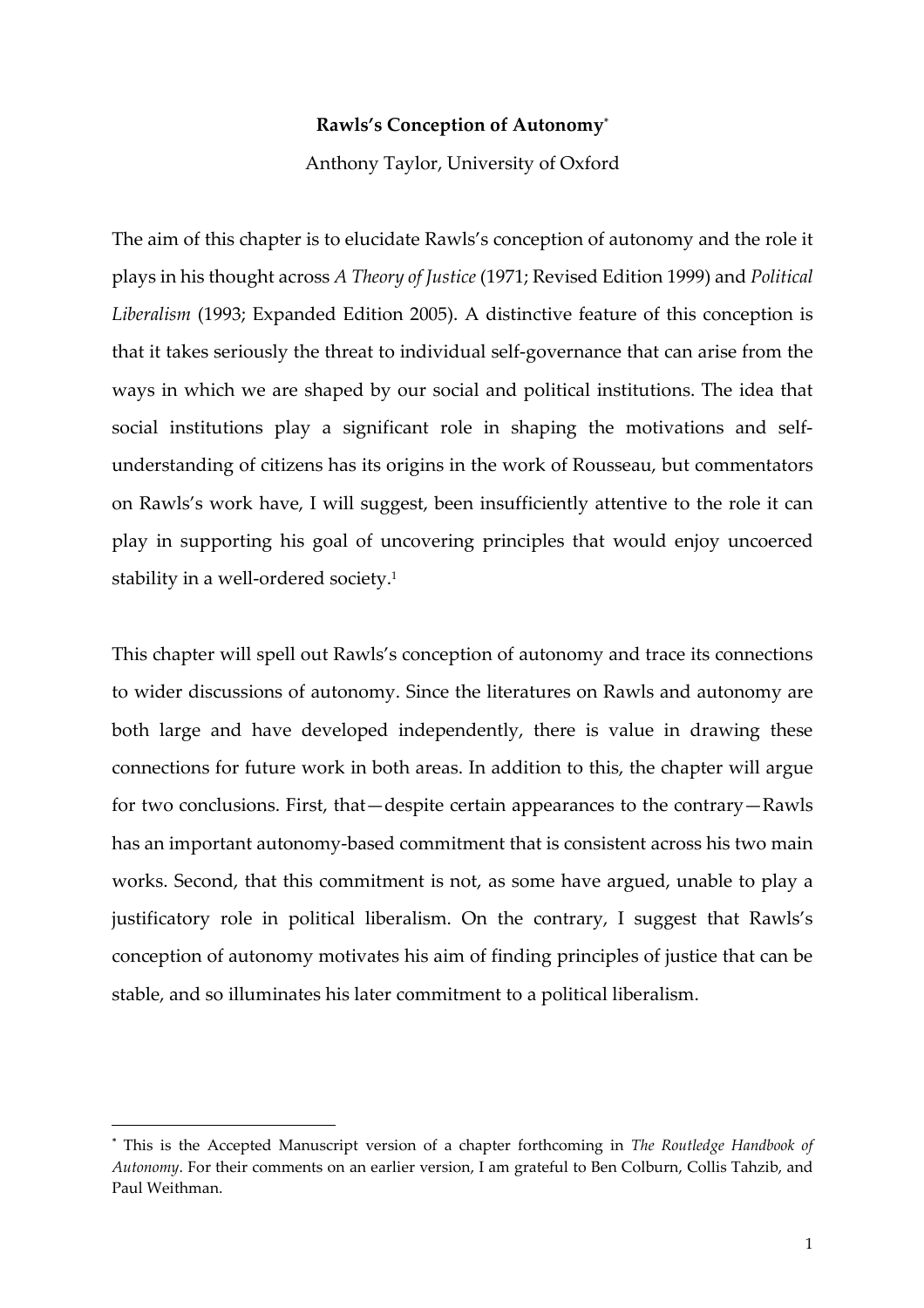# **§1. Autonomy**

Individual autonomy is an ideal of self-direction or self-governance. To achieve it, we must rule ourselves rather than being ruled by others. To put it in an another now common phrase, to be autonomous is to be the author of the story of our life—the person who exercises control over its shape and direction (Raz, 1986: 386). But while the idea of self-governance gives us the concept of autonomy, conceptions of autonomy offer varying accounts of what is required to for us to achieve self-rule. It is not the aim of this chapter to settle any of the major controversies as to how the idea of autonomy is best understood. However, to see how Rawls's view fits in we will need before us a picture of the main aspects of conceptions of autonomy. I therefore begin with a sketch of these.

# *Authenticity and Alienation*

A first aspect of autonomy is what we might call authenticity or non-alienation. To be autonomous, our desires and motivations must be *our own* rather than external impositions on us. To take a familiar example, consider a person in the thralls of a nicotine addiction who resents their desire to smoke. This person might feel alienated from this desire; they might not identify with it at all and wish that they could be free of it. Intuitively, such an addiction seems to diminish the addict's autonomy in some sense.

Philosophers have tried to capture this thought in different ways, but one well-known way to do so is by appeal to a hierarchical analysis.<sup>2</sup> On this view, the way to analyse examples like that of the addict is to consider the person's second-order desires. We can describe this case by saying that the addict has a first-order desire to smoke, but a second-order desire (a desire about his first-order desire) to be rid of the desire to smoke. Here the addict's lack of autonomy has its source in the conflict between his first and second-order desires. One possible necessary condition for autonomy is therefore that the agent identifies with their motivations, where such identification is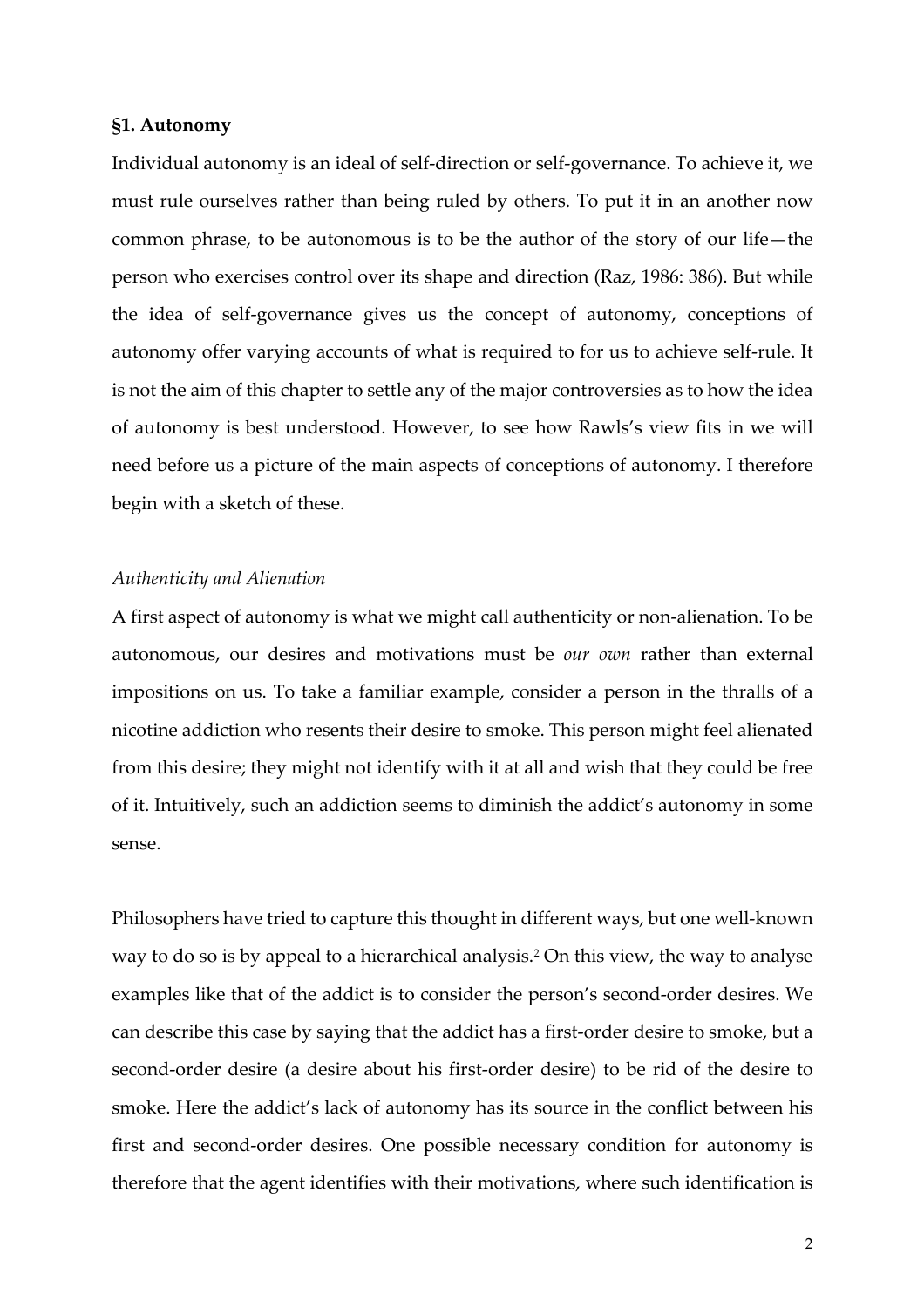marked by a coherence between their first and second-order desires. But we need not accept that condition here. What is important is that it is one way of capturing the idea that we can lack autonomy when our lives are not lived in accordance with our deep commitments. The addict who regrets his addiction lives his life in ways that conflict with his reflectively held views about how it ought to be lived, and this is ultimately the source of his failure to be fully autonomous.

#### *Procedural and Substantive Independence*

A related aspect of autonomy is that a person can fail to be autonomous due to influences on their desires that subvert their reflective capacities. If we only want what we want because we have been manipulated or indoctrinated, then our autonomy is clearly threatened. In these cases, there is a failure of what Gerald Dworkin has called *procedural independence* (1988: 18–19).

We all have our desires, attitudes, and beliefs influenced in various ways by the particular circumstances that we inhabit. Since these circumstances are not chosen by us, this raises the important question of how we can be autonomous despite being so heavily influenced by our environment. If our conception of autonomy is to be a feasible one, something that individuals can achieve, then it cannot hold that to be autonomous we must be entirely free from external influences. It is not possible for anyone to live such an unencumbered life. So, if we are to have an achievable conception of autonomy, the questions that we must answer are: what ways of influencing individuals are compatible with their autonomy? How are the distinctions between influences like "hypnotic suggestion, manipulation, coercive persuasion [and] subliminal influence" to be drawn? How are we to distinguish between education on the one hand, and indoctrination on the other (*Ibid*.)?

Though most would agree autonomy requires a form of procedural independence, a more challenging question is whether it also requires *substantive independence*. Are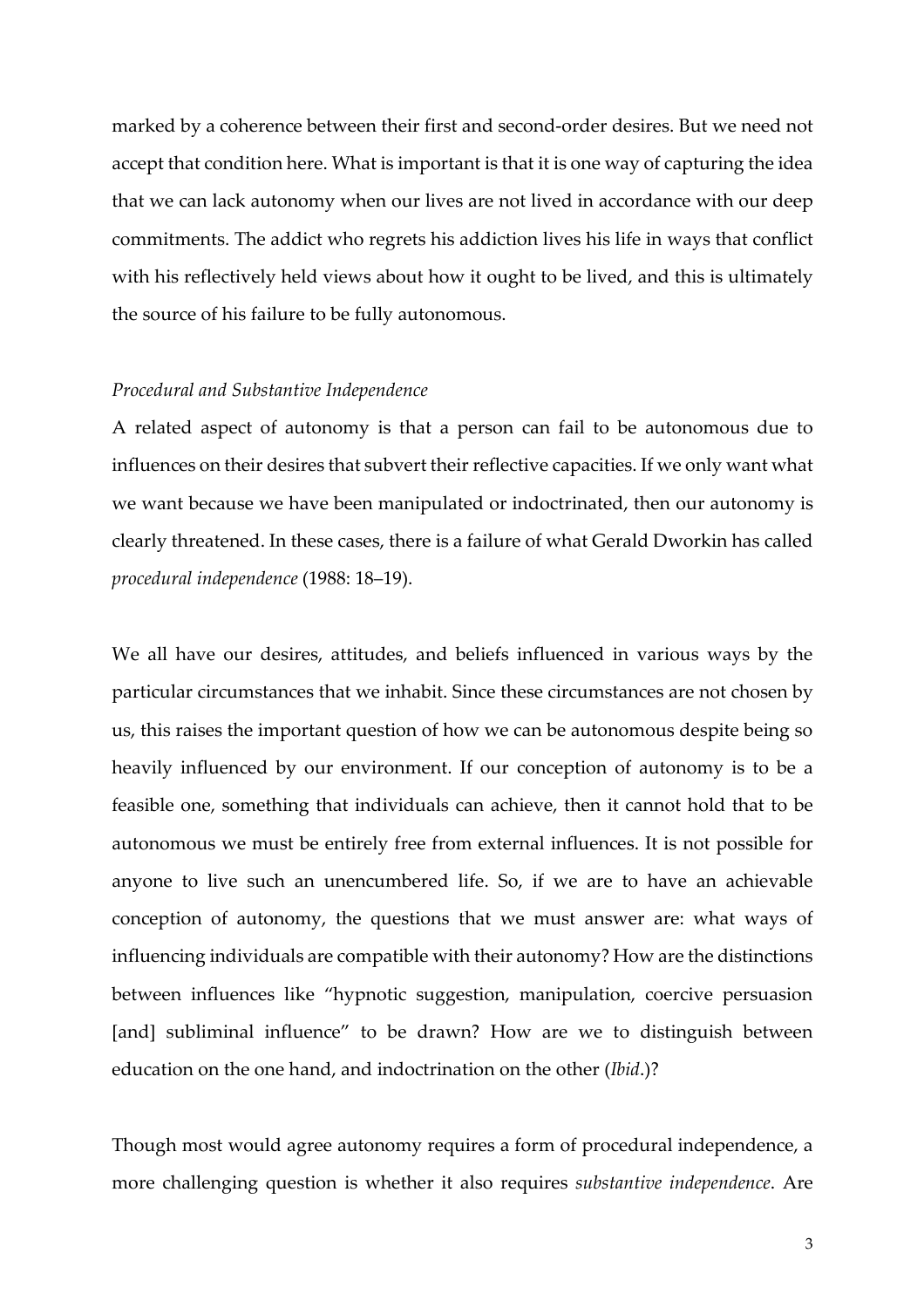there substantive limits on how we can conduct our lives consistent with maintaining our autonomy? If you choose to live a life where you simply obey someone else's orders, have you thereby forfeited your autonomy? For some, to be autonomous we must see ourselves as sovereign in deciding what to believe and what to do (Scanlon, 1972: 215). We are sovereign in this way when these decisions are up to us, when we are the one who has the last word on them (Enoch, 2017: 32). This does not mean that the autonomous person never relies on the judgment of others. They may do so, but what they must not do is to accept the judgment of others without any independent consideration. Others, however, argue for a conception of autonomy that places no substantive limits on what the autonomous person may do. If they choose to live a life following the orders of their priest, this need not involve a sacrifice of their autonomy (Dworkin, 1988: 21–33).

# *Moral Autonomy*

A further aspect of the idea of autonomy is moral autonomy. This is the idea, which has its origins in Kant, that the moral law is self-legislated.

For Kant, our autonomy consists in our being subject only to our own wills and not to the wills of others. Therefore, autonomy does not require that we are not bound by any laws at all; it requires instead that the laws we are subject to are laws of our own making—including the moral law. Precisely what it means for the moral law to be self-legislated is a matter of debate among Kantians, and we will come shortly to the particular understanding of this idea that Rawls appeals to in *Theory*. But at the very least it means that moral principles are not given to us by God, nature, or some other external authority.

An important question for the idea of moral autonomy is how it can be squared with the further Kantian ideas that the moral law is objective, obligatory, and necessarily applies to all rational beings. How can the moral law be necessary and obligatory if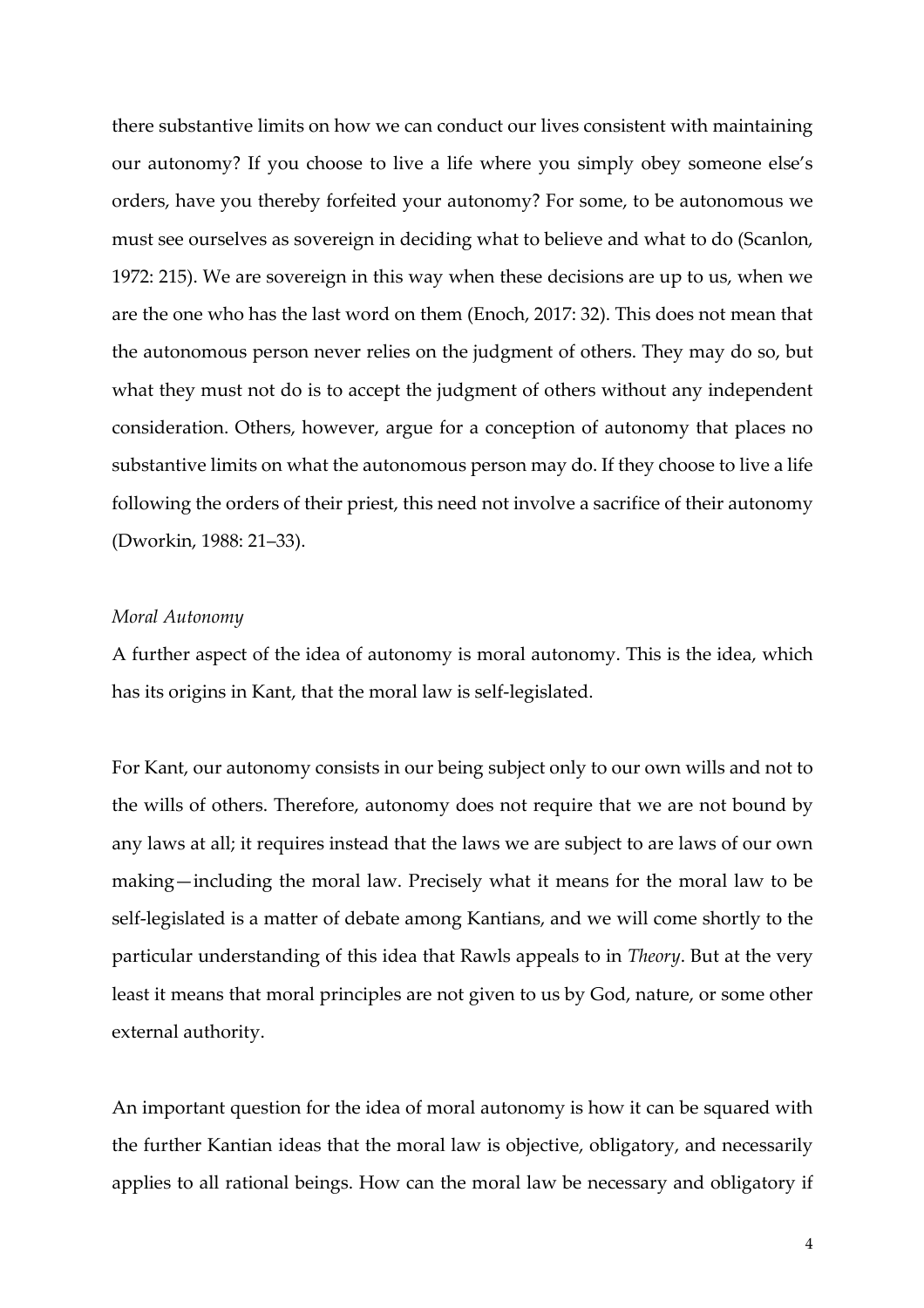its normative force depends on our giving it to ourselves? What if we decide not to give it to ourselves?<sup>3</sup> Since Rawls's conception of autonomy is explicitly Kantian, we will return to these questions shortly to see what sense can be made of the idea of moral principles as self-legislated within his theory.

# **§2. Autonomy in** *A Theory of Justice*

I will return to these various aspects of autonomy at the end of the chapter, to consider how Rawls's conception relates to them. First, however, I want to consider the role that autonomy plays across Rawls's two main works, beginning with *A Theory of Justice.*

The central and most discussed argument of Rawls's *Theory* is the argument from the original position. This argument considers what principles of justice would be chosen by rational parties behind a veil of ignorance: a position of equality in which each party is deprived of knowledge of their race, ethnicity, gender, age, income, wealth, natural endowments, comprehensive doctrine, and to which generation of history they belong (2001: 14–18). In these circumstances, Rawls argued that two lexically ordered principles justice would be chosen:

First, a principle of equal basic liberties, holding that "each person has the same indefeasible claim to a fully adequate scheme of equal basic liberties, which scheme is compatible with the same scheme of liberties for all".

Second, a principle to regulate social and economic inequality, holding that such inequalities must satisfy two conditions: "first, [being] attached to offices and positions open to all under conditions of fair equality of opportunity; and second, [being] to the greatest benefit of the least-advantaged members of society" (*Ibid*: 42–43).

These two principles, and the lexical priority of the first principle over the second, are the core of Rawls's conception of justice: Justice as Fairness.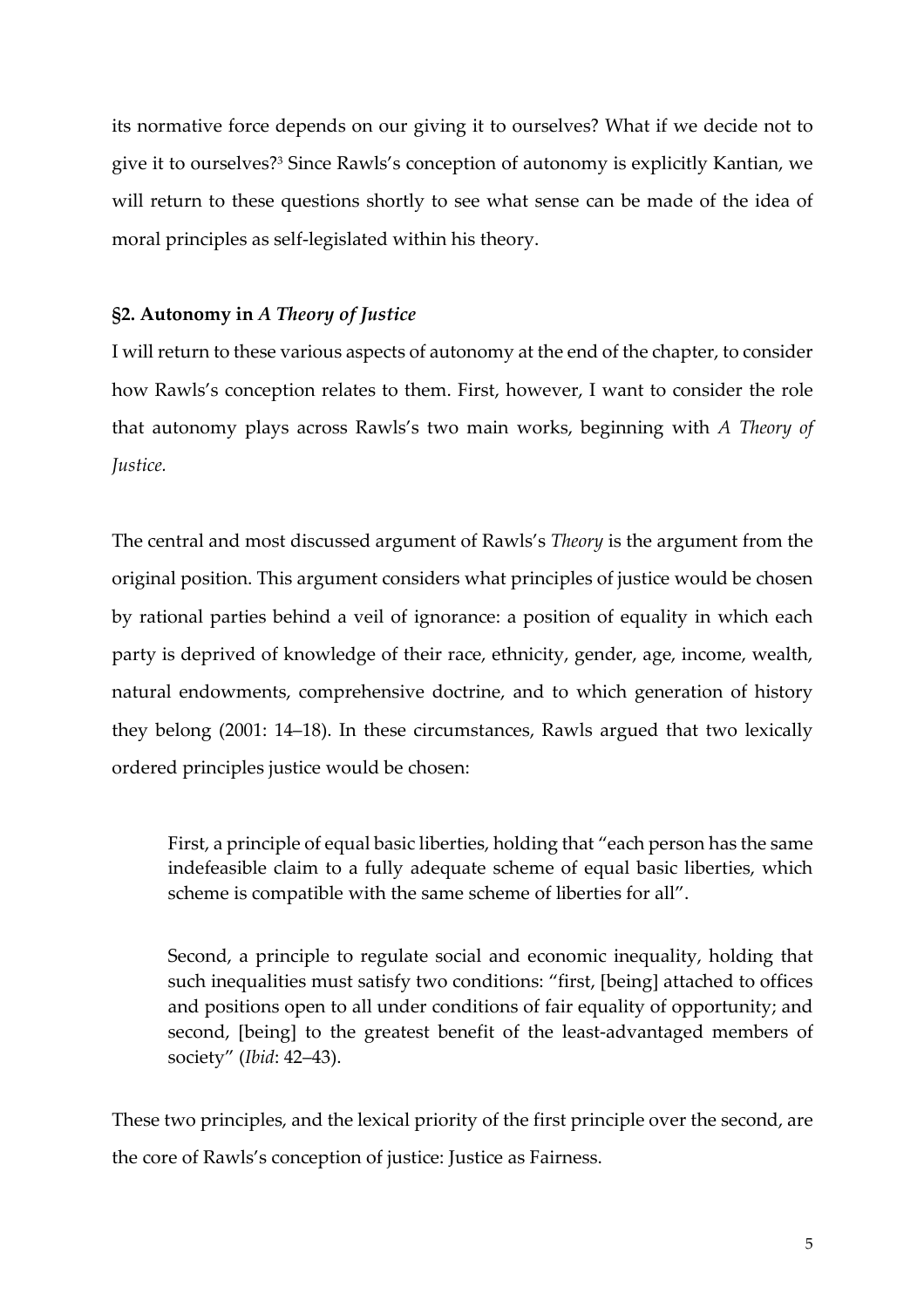Suppose we agree that Justice as Fairness would be chosen in the original position. What is the significance of this fact? Why should it lead us to accept these principles of justice? The force of the argument from the original position is typically understood as stemming from the idea that the constraints on the choice there are fair. On this reading, the justification of the principles is broadly based on considerations of coherence in reflective equilibrium. Because the ideals of fairness we already accept lead us to see the choice in the original position as fair, we must see the principles themselves as fair.

However, Rawls also offers a quite different cast on the argument from the original position, which he calls the Kantian interpretation. This interpretation connects Justice as Fairness to a Kantian conception of autonomy, holding that that the original position offers a "procedural interpretation of Kant's conception of autonomy and the categorical imperative" (1999: 226). It is worth quoting Rawls's explanation of the relationship between the original position and the Kantian conception of autonomy in full:

Kant held, I believe, that a person is acting autonomously when the principles of his action are chosen by him as the most adequate possible expression of his nature as a free and equal rational being. The principles he acts upon are not adopted because of his social position or natural endowments, or in view of the particular kind of society in which he lives or the specific things that he happens to want. To act upon such principles is to act heteronomously. Now the veil of ignorance deprives the persons in the original position of the knowledge that would enable them to choose heteronomous principles. The parties arrive at their choice together as free and equal rational persons knowing only that those circumstances obtain which give rise to the need for principles of justice (*Ibid.*: 222).

The Kantian conception of autonomy, on Rawls's understanding, directs us to act on principles that express our nature as free and equal rational beings as much as is possible. To express our nature in this way we must act on the principles that we would choose to act on if our nature as persons were *the decisive determining element of*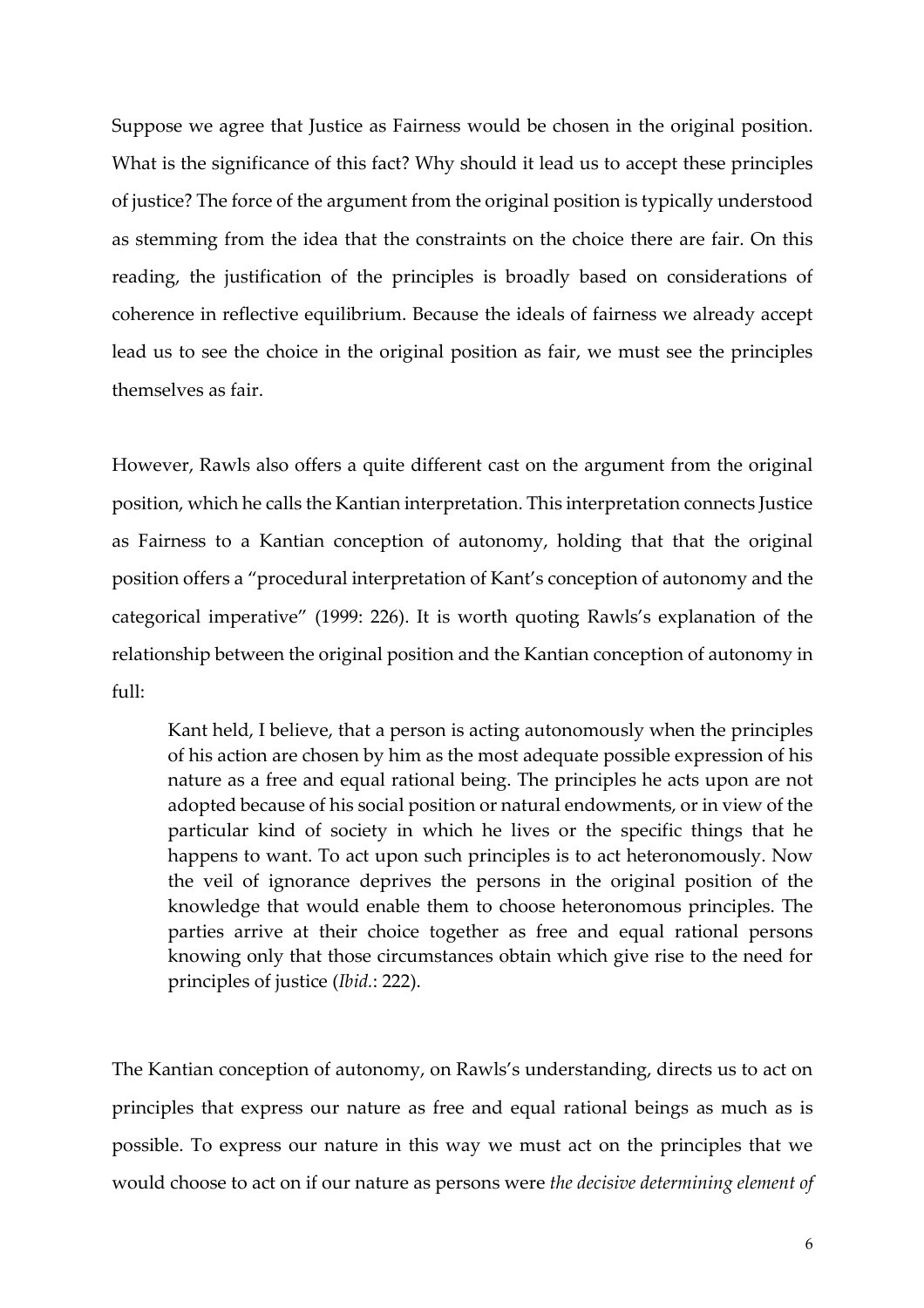*our choice*. To put it another way, to be autonomous we must act on the principles we would choose if we bracketed the various contingent features of our circumstances our particular characteristics, the society we inhabit, our position within that society and made our decision solely on the basis of our rational nature. And this is precisely the scenario that original position aims to model via the veil of ignorance. Since the parties in the original position do not know the various contingent features of their circumstances, they are forced to choose principles of justice by deciding based on their nature as free and equal rational beings; there is no other material available to them to make this choice.

The Kantian interpretation is the first role that a conception of autonomy plays in *Theory*: it offers a distinctive way of understanding the force of the argument from the original position. For some, this has been seen as offering a deeper and more compelling argument for Justice as Fairness than the argument from reflective equilibrium. Stephen Darwall, for example, writes that while the argument from reflective equilibrium aims to make our intuitions about justice consistent, the Kantian interpretation explains why justice is something we should care about, by embedding the principles in a broader theory of practical reason (1976: 164–165).

There is, however, a second and more crucial role that this Kantian conception of autonomy plays in *Theory*. Following the argument from the original position, Rawls seeks to show that Justice of Fairness would be stable in the conditions of a wellordered society, or at least more stable than its chief rivals such as utilitarianism. A well-ordered society is one in which: (i) all citizens accept Justice as Fairness; (ii) its principles effectively regulate society's major social and political institutions; and (iii) these two facts are public knowledge (Rawls, 2001: 8–10). One way to stabilise the well-ordered society would be Hobbesian: we could introduce a sovereign with the power to threaten sufficient coercion to ensure that everyone would continue to comply with the principles. The stability Rawls wants to establish is different,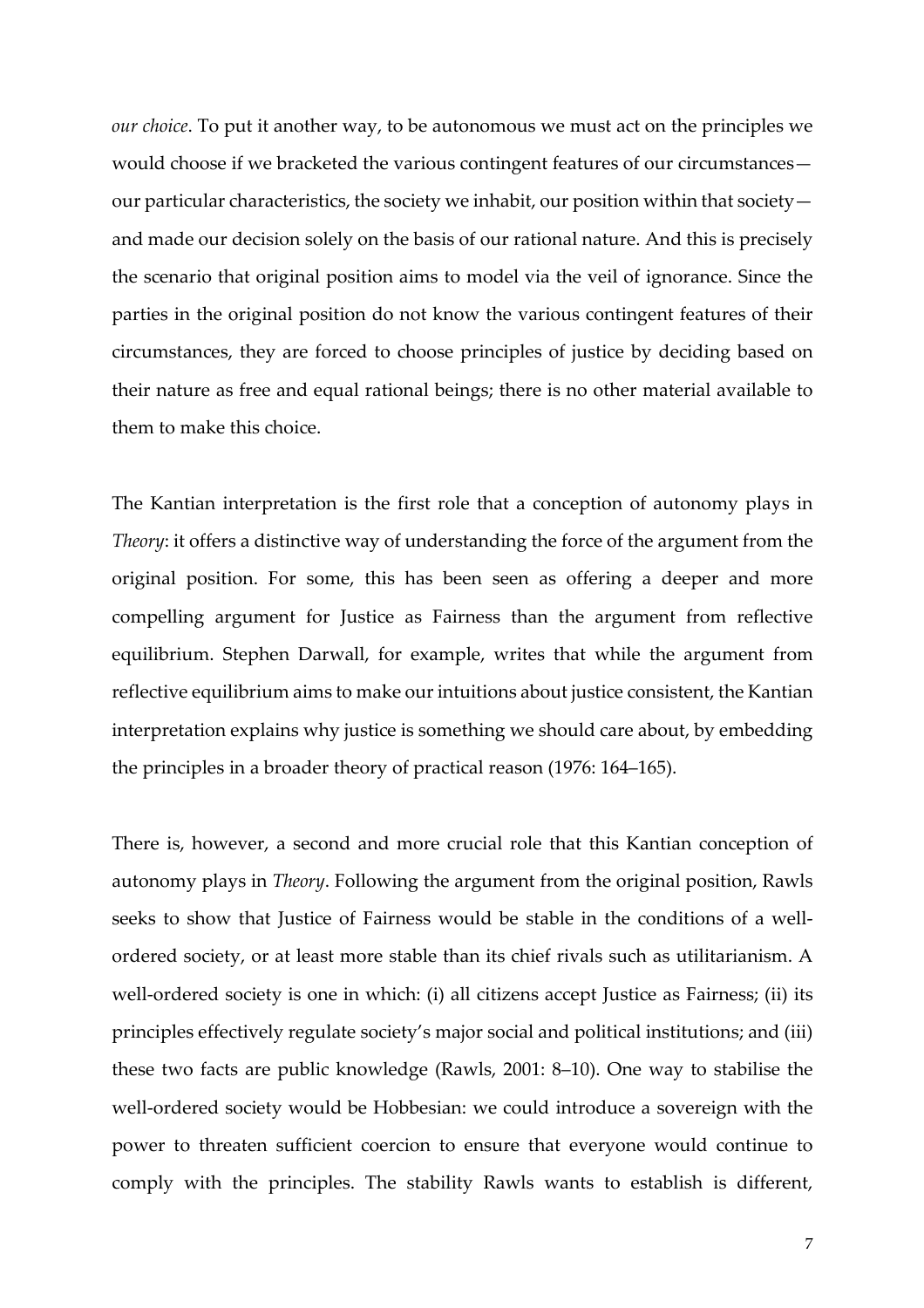however. He wants to show that a society could be stabilised by its citizens freely exercising their practical reason. This requires showing that the those who grew up in the well-ordered society would come, as part of their upbringing, to have a sufficiently strong desire to act justly; or, in his words, a strong *sense of justice*. If the members of that society would have a sturdy sense of justice—if they would have a desire to act justly that tended to be effective even when they had other conflicting desires—then society could be stabilised without the Hobbesian recourse to the threat of coercion.

Rawls calls a society that is stable in this way *stable for the right reasons*. This is a society that is stable because its citizens see the principles of justice that are implemented their as congruent with their good (Freeman, 2002). We can describe such a society as one in which each citizen comes to freely and reflectively endorse the principles of justice that are applied within it. A society that is stable in this way is clearly a lofty ideal, but it is one that Rawls believes could be achieved if Justice as Fairness were perfectly implemented in favourable conditions.<sup>4</sup> The full argument for this conclusion draws on an empirical account of moral and psychological development, and here is not the place to recount the full details of it. What is significant for our purposes, though, is the central role that autonomy plays in this argument. In a key move, which was meant to secure the case for the stability of Justice as Fairness, Rawls supposed that every citizen of the well-ordered society would have an effective desire to express their nature as a free and equal rational being (1999: §86). Given the Kantian interpretation of the original position set out above, the presence of this desire among citizens of the well-ordered society was an important basis of social stability. Since citizens would have an effective desire to express their nature in this way, they would have an effective desire to act on the principles that would be chosen in a scenario where that nature was the decisive determining element of the choice—the original position. Therefore, if the principles of Justice as Fairness are the ones that would be chosen by the parties in the original position, then they would be stabilised by citizens' desire for Kantian autonomy.5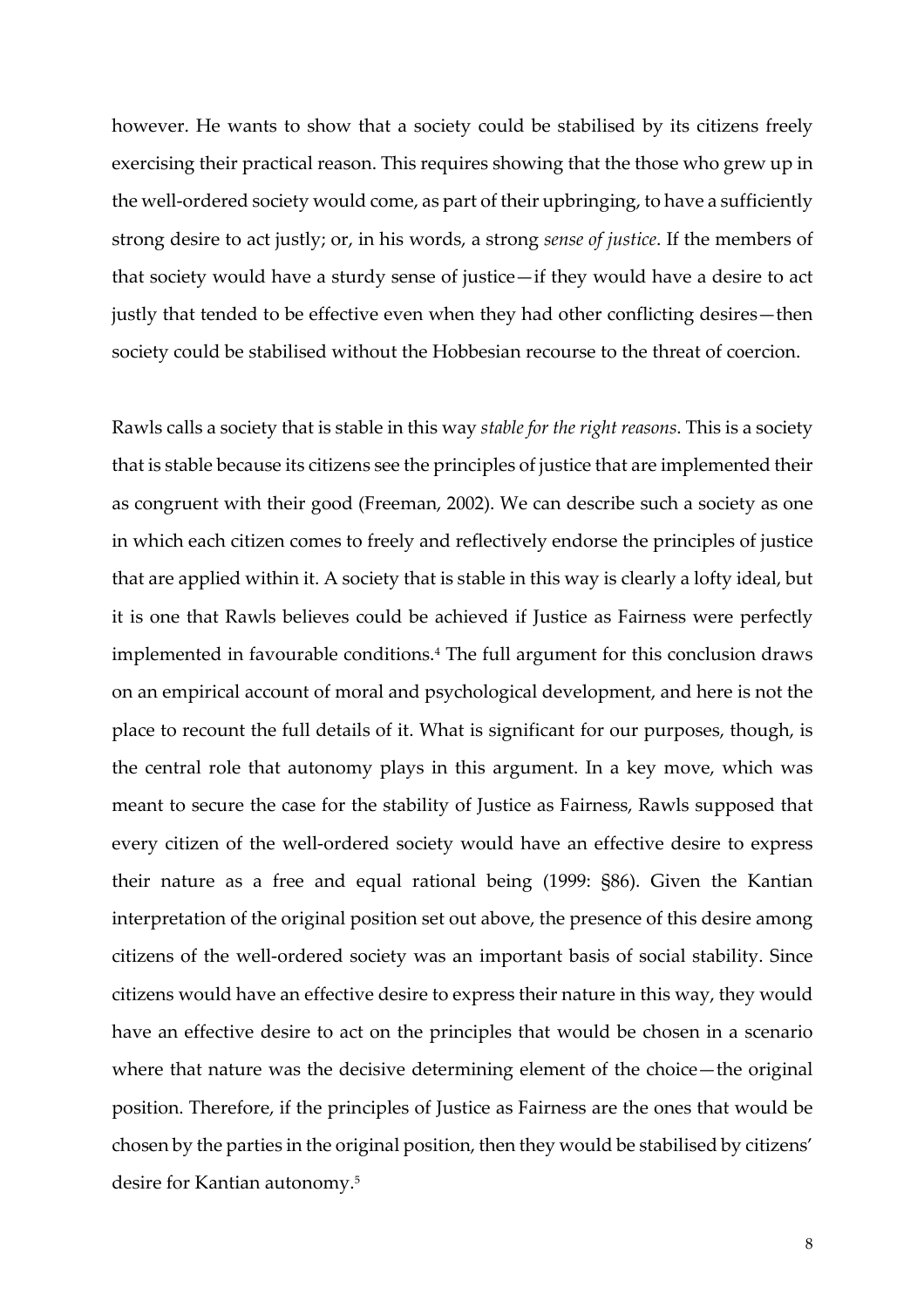As I noted above, the role that Rawls's conception of autonomy plays in the stability argument is more crucial than the role it plays in the interpretation of the original position. When it comes to the argument from the original position, the Kantian interpretation is presented by Rawls as having the status of an optional extra—he does not suggest that readers must find this conception of autonomy compelling to accept the argument. After all, even if we reject the idea of autonomy that underlies the Kantian interpretation, we might still find the argument from the original position compelling on the basis that it systematises our considered judgments in reflective equilibrium. However, by the time we reach the stability argument in *Theory*, Rawls's conception of autonomy loses this status as an optional extra. If the defensibility of Justice as Fairness depends on its stability (for the right reasons), and if the argument for its stability depends on the supposition that everyone in the well-ordered society would have an effective desire for Kantian autonomy, then this conception of autonomy has an ineliminable role to play in the central argument of the book.

# **§3. Autonomy in** *Political Liberalism*

The account just provided of the role of autonomy in *Theory* is not, so far as I am aware, subject to any major interpretive controversy. However, when it comes to the continuing role of autonomy in Rawls's view when it is recast as a political liberalism, we will not be so fortunate. Here I will begin by presenting what I take to be a typical way of understanding the place of autonomy in *Political Liberalism*, according to which it has a quite limited role to play.

Let us then begin, then, with the typical story. *Political Liberalism* is born of the fact that there is a serious problem with the stability argument of *Theory* (2005: xl–xli). As we have seen, that stability argument depended on the claim that everyone who grew up in the well-ordered society would come to have an effective desire for Kantian autonomy. But Rawls came to doubt this supposition, as he came to believe that any society well-ordered by liberal principles would contain a plurality of conflicting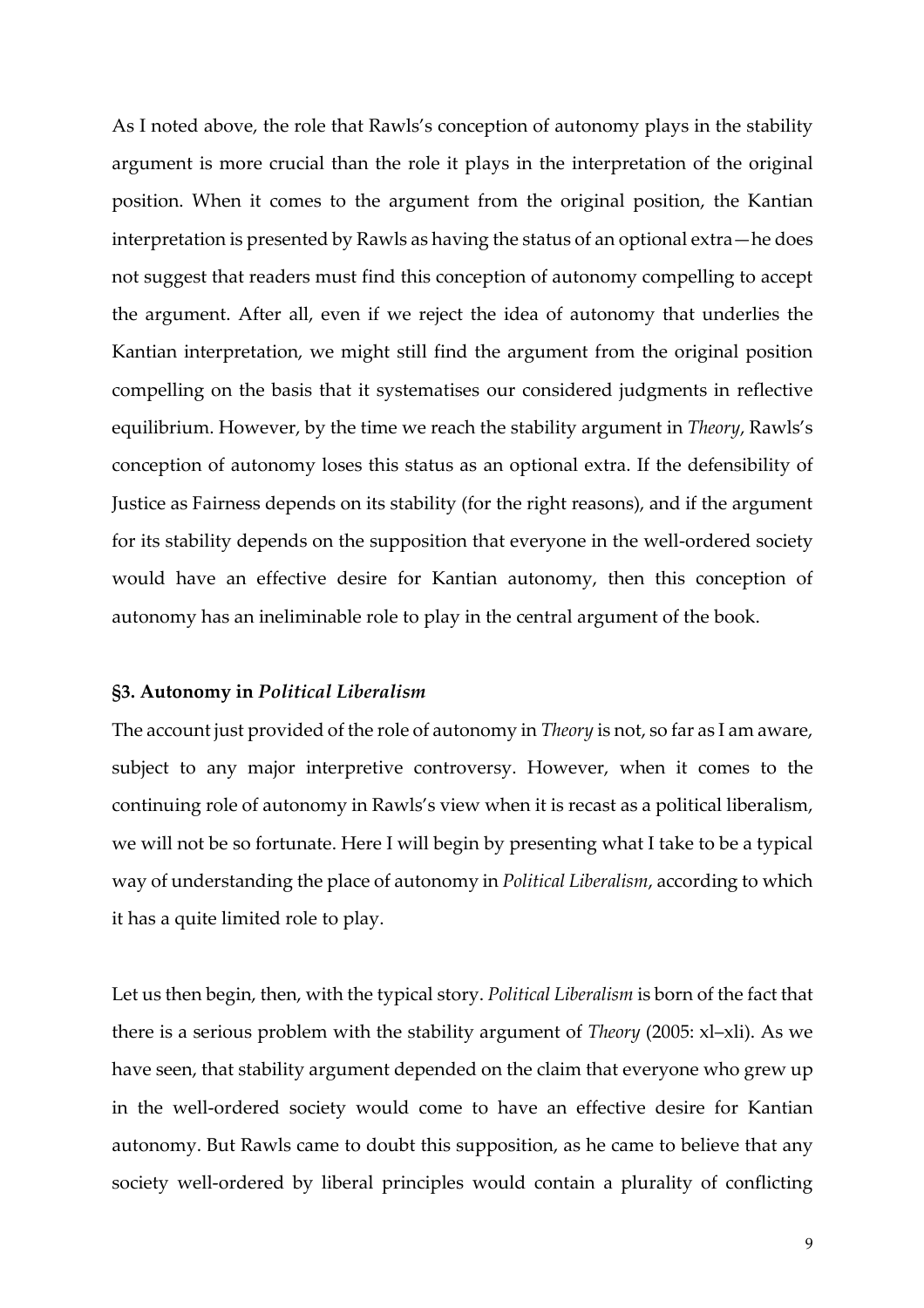world views (*Ibid.*: xxxvi). Given this pluralism, there would be some, perhaps many, who either lacked the desire for Kantian autonomy entirely or gave it little weight in their practical reasoning. How, then, could the well-ordered society be stabilised?

Rawls's new answer to this question appeals to the idea of an overlapping consensus (*Ibid.*: lecture IV). Such a consensus involves the citizens of the well-ordered society, who adhere to a variety of different comprehensive doctrines, each finding reasons from within those doctrines to support liberal principles. When this kind of consensus holds, the citizens of the well-ordered society do not support the principles because of their desire for Kantian autonomy, but rather for a variety of different reasons stemming from their wider doctrines. In his model case of an overlapping consensus, Rawls suggested that three views could affirm his principles of justice. The first was a religious doctrine with an account of free faith, which thereby provides a basis for toleration and basic liberties. The second was a general liberal doctrine of the sort second endorsed by Kant and John Stuart Mill. And the third was a pluralist view, the domain of value is irreducibly plural. Of these three views, only some variants of the liberal doctrine might be characterised by their acceptance of a Kantian conception of autonomy (*Ibid.*: 145).

It looks, then, like the role that autonomy ultimately plays in the statement of Justice as Fairness as a political liberalism is highly limited. Though some may accept the principles because of their relationship to the Kantian conception of autonomy, many will accept them for other reasons. The justification for those principles therefore makes no necessary reference to this conception of autonomy; one might reject the conception of autonomy entirely and still accept the argument for the principles of justice. This limited role for autonomy coheres with the views of many readers of *Political Liberalism*. Indeed, many have thought that autonomy could not play a more expansive role in the view. After all, if we want to make liberalism a doctrine that is suitable for societies that are characterised by reasonable pluralism, we will need to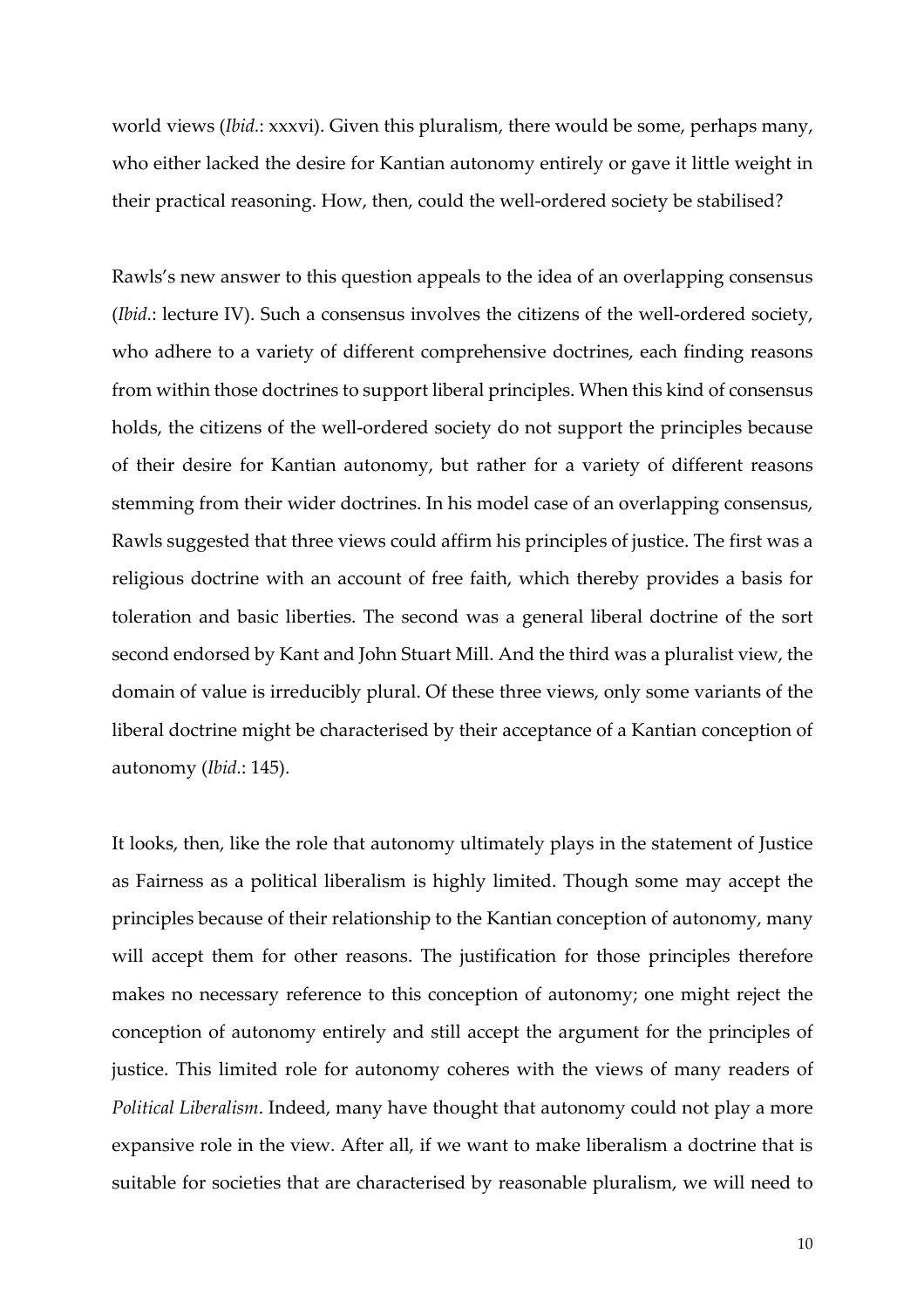jettison from its justificatory apparatus any ideas that will prove to be controversial among reasonable citizens. Since some reasonable citizens may reject any autonomy, there is no place for it in the justificatory apparatus of political liberalism (Quong, 2013: 270–271; Rostbøll, 2011: 341–342).

# **§4. Autonomy and Stability**

I will now present an alternative picture of the role of autonomy across *Theory* and *Political Liberalism*, one that gives it an important justificatory role in the latter work. This alternative picture also starts with Rawls's requirement that a conception of justice be stable. Note that it is this requirement that seems to lead to the jettisoning of autonomy from the argument for liberalism, for in *Political Liberalism* this stability requirement is the expression of the general idea that liberal justice ought to be compatible with the range of doctrines that we are likely to find in a pluralistic liberal society. But there is an important question, which receives too little attention, about *why* liberal justice must satisfy this stability requirement. The requirement is, after all, idiosyncratic to Rawls and his followers. Most political philosophers do not think they need to show that their favoured principles of justice will be compatible with the range of views that citizens of a liberal society are likely to hold. On the contrary, many in the history of philosophy have argued that it is no objection to their preferred principles that they are unlikely to receive wide uptake, or indeed are entirely unsuitable for being widely accepted by citizens. Why then should we demand that a liberal theory of justice be acceptable to all reasonable citizens?

Numerous answers have been proposed to this question. Some have seen the stability requirement as simply a matter of making a liberal democratic theory of justice consistent. On this view, suggested by Burton Dreben, in elaborating the stability argument Rawls was engaged in "a certain kind of very complex conceptual analysis" considering the question "Is the notion of a constitutional liberal democracy internally consistent or coherent?" (2003: 322). Other defenders of the stability requirement have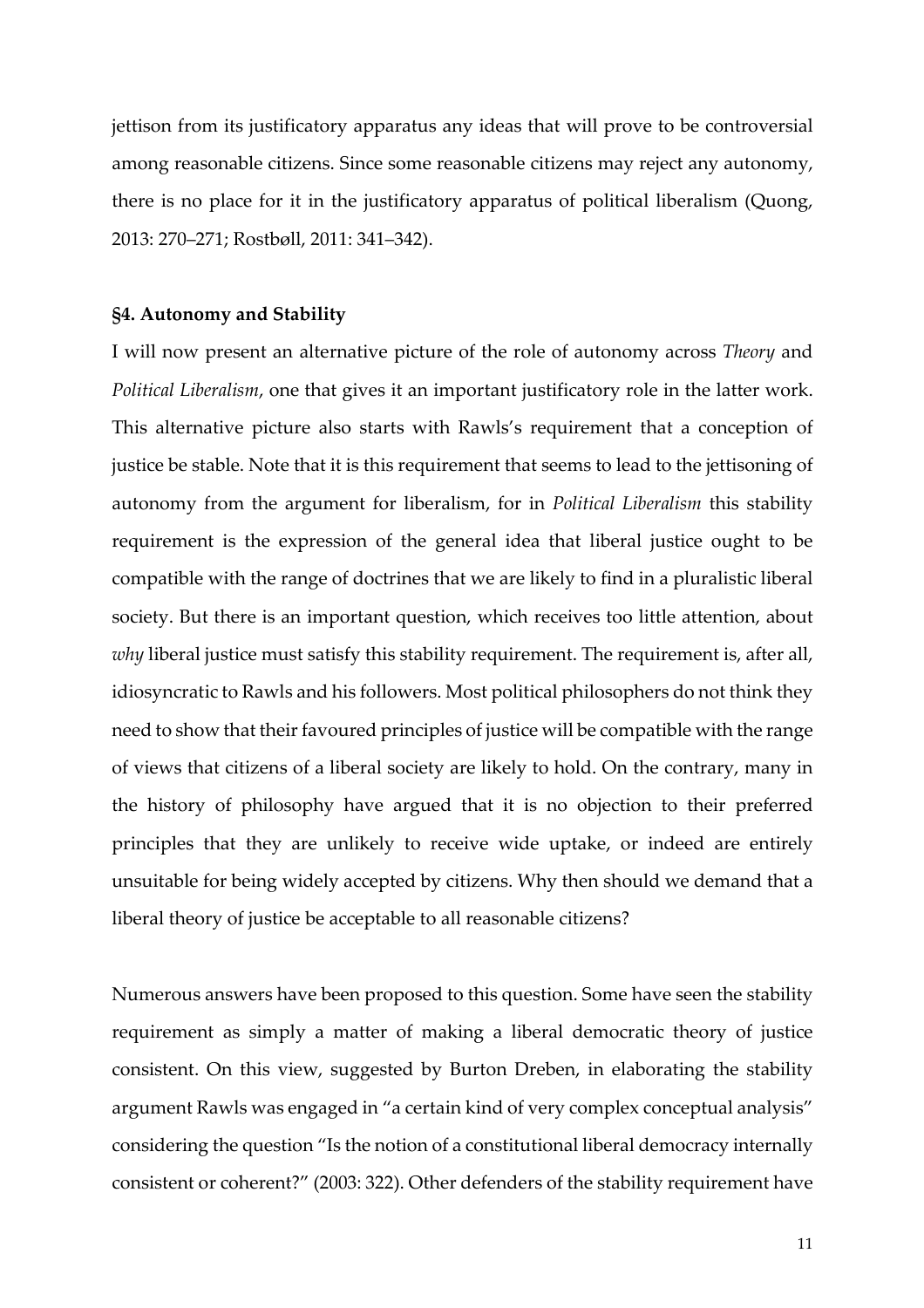seen it as justified by the need to make our theories realistically utopian or at the 'limits of practical possibility'.<sup>6</sup> The model of a society well-ordered by Rawls's principles of political justice is a distant ideal and a lofty aspiration, but in showing that the principles would be stably accepted in these conditions Rawls shows that this ideal is not unachievable or overly utopian (Quong, 2011: 158–160). And, finally, still other defenders of the stability requirement argue that it is supported by a general condition that any normative theory must satisfy. When we defend normative principles, we must think that it is desirable for there to be a social consensus on the set of beliefs that would lead people to act in accordance with them. And a stable well-ordered society is simply one in which there is this consensus on the beliefs needed to make people act in accordance with Rawls's principles in a pluralistic liberal society (Krasnoff, 1998: 269–292).

Though I do not have space to establish it here, I believe that each of these answers runs into serious difficulties. Instead, I think the most promising defence of the stability requirement is one that make essential reference to a conception of autonomy.<sup>7</sup> I will aim in what follows to set out the basic features of this autonomybased argument for the stability requirement and go on to suggest that it plays an ineliminable role in Rawls's later thought.

To see how autonomy might be involved in the case for the stability condition, I begin by noting the considerable shaping influence that social and political institutions have over future citizens. Since the kind of education and upbringing we have is guided by the principles of social and political justice that are operative or at least dominant in our society, we have each had our character and self-conception to some degree shaped by such principles. This fact is highly significant, for as I noted above, we can fail to be autonomous if our life is to some extent the product of alien forces. An important threat to our autonomy is therefore the possibility that we might come, as we reach maturity, to reject the guiding principles that were operative on our political,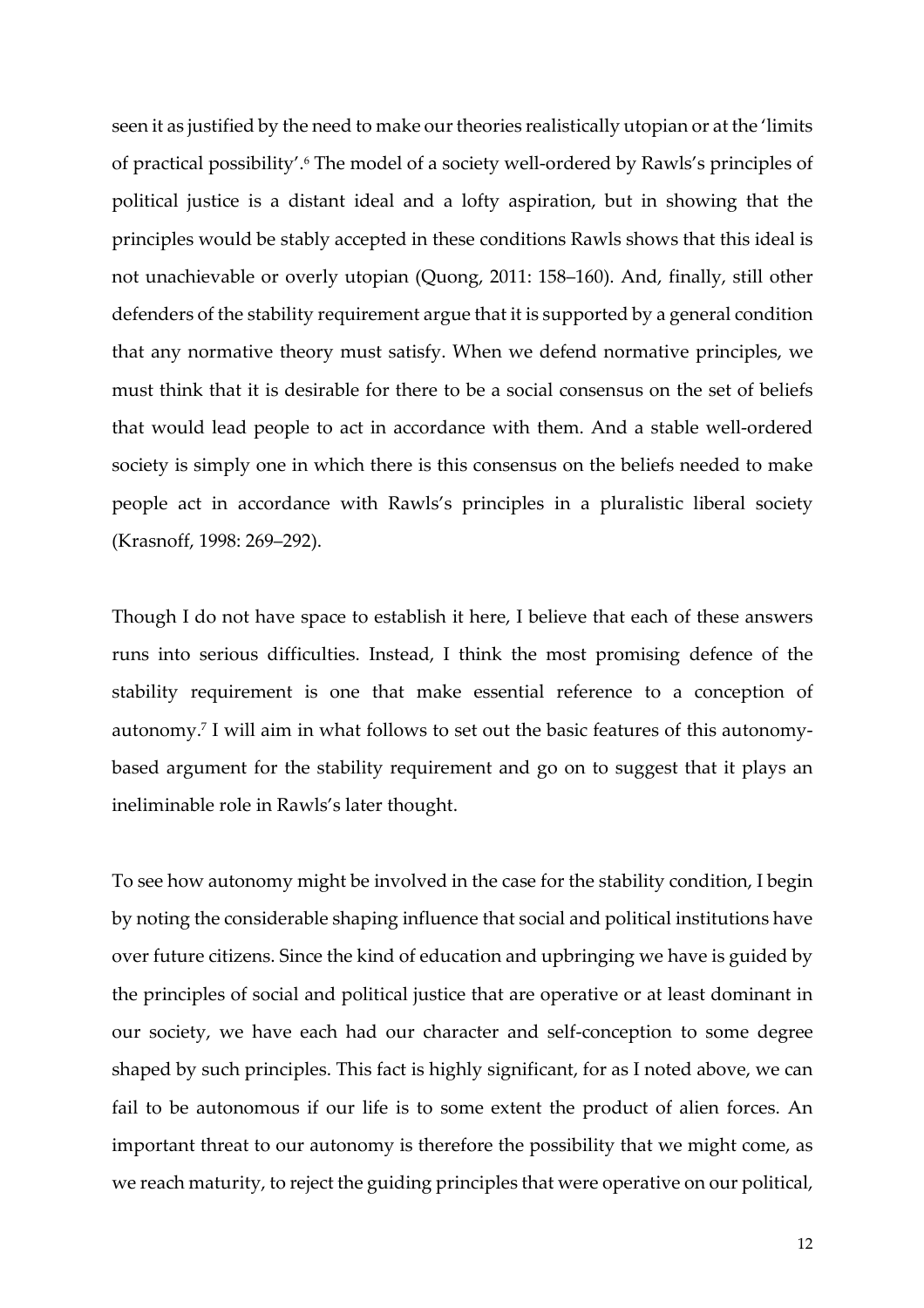social, and educative institutions during our upbringing. If we reject these principles, and the institutions guided by them, we will be rejecting as alien a significant force that operated to make us into who we are. And if we reject *this* then we will, to some extent, be rejecting our character and self-conception, at least insofar as it is the product of these forces.

Rawls couches exactly this point in terms of the attitudes that citizens of a wellordered society might have toward their sense of justice. As these citizens grow up, they will come, Rawls supposes, to have an effective desire to act justly – an effective sense of justice. But some citizens may come to have doubts about their sense of justice. Knowing that they have grown up in a society that aims, via its educative institutions and norms about the upbringing of children, to inculcate the desire to act justly in its future citizens, why should they accept the desires stemming from it as having rational authority? Why should they not see them instead as a kind of emotional technology implanted into them against their will (Rawls, 1999: 451–452)? The stability argument is a way of raising the question that the citizens of the wellordered society might come to reject their sense of justice. If the principles of justice failed to be stable, then some citizens would see their sense of justice as something they should aim to ignore or rid themselves of. They would see their desire to act justly in this way even when they felt it having a strong pull over them. (Think, for example, of the phenomenon of 'Catholic guilt' among those who were raised Catholic but are now atheists). By contrast, if the principles of justice are stable, then each citizen will seem themselves as having reasons to accept and maintain their sense of justice going forward.

When Rawls's stability requirement is satisfied, then, each citizen of the well-order society is autonomous in the sense that they experience their sense of justice as a product of their own will rather than as an alien imposition. The conception of autonomy at work here is what Rawls calls the *political value of full autonomy*. This is a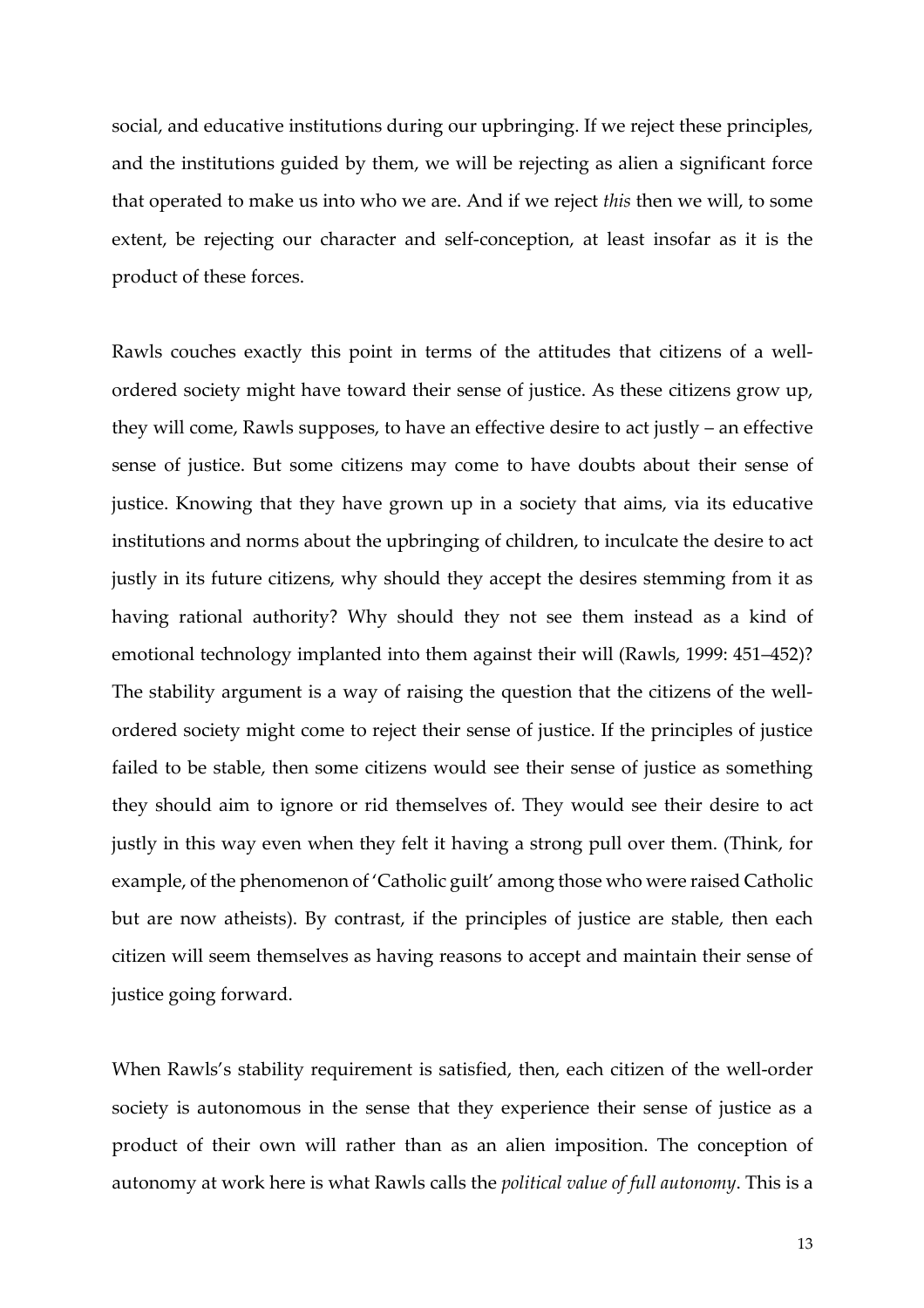value that he claims is realized by the citizens of a well-ordered society "in their recognition and informed application of the principles of justice in their political life" (2005: 77). What makes this a conception of *full* autonomy is that, in accepting and applying principles that they have come to affirm, citizens of the well-ordered society are, Rawls claims, at the 'outer limit' of their freedom. Because the political institutions that we grow up under begin to shape our character and self-conception from so early in our life, the mere fact that we are permitted to emigrate does not suffice to render our acceptance of political authority free. But if "over the course of life [we] come freely to accept as the outcome of reflective thought and reasoned judgment, the ideals, principles, and standards that specify our basic rights and liberties, and effectively guide and moderate the political power to which we are subject" then we render ourselves as free as we can possibly be, given that we inevitably grow up in a particular social and political world with concomitant influences on us (*Ibid.*: 222).

This conception of autonomy is, I believe, distinctive, and its strengths and weaknesses are still relatively underexplored. We can further examine its contours by considering how it relates to the aspects of autonomy discussed above.

Let us begin with *authenticity*. Recall that this aspect of autonomy requires that your desires are your own. You fail to be autonomous in this way if you experience your inclinations as an alien imposition, such as if you are in the thralls of an addiction. Alien desires compromise our autonomy as they prevent us from governing our lives in accordance with our deepest commitments. Rawls is concerned about how our desires can experienced as alien, though his focus is on our desire to act justly. Citizens of a stable well-ordered society enjoy autonomy as authenticity with respect to this desire, as when they reflect on their sense of justice, they see themselves as having reasons to bolster and maintain it.8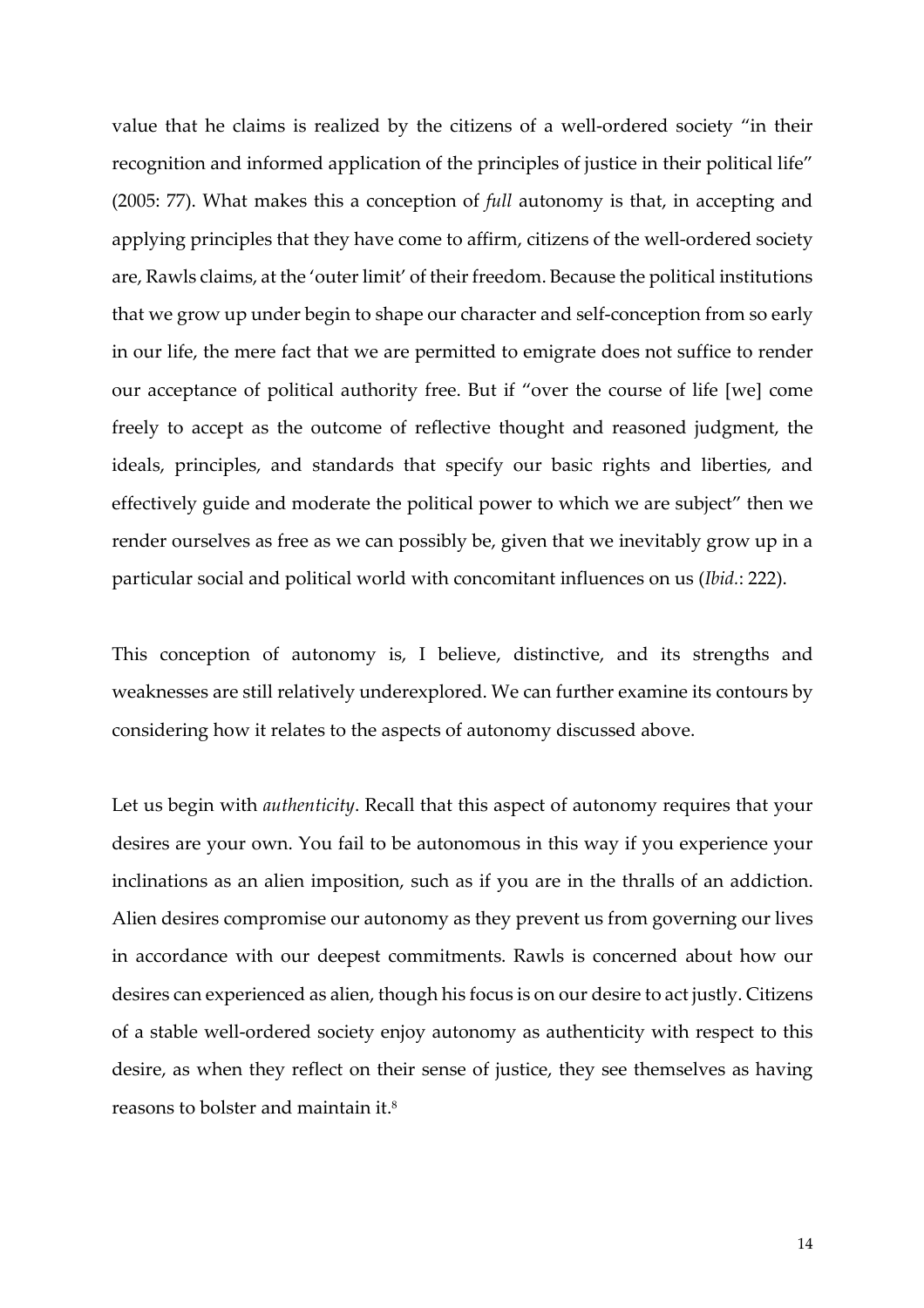We should note here that this autonomy that citizens of the well-ordered society enjoy goes beyond the more common idea that coercive political institutions can be experienced as alien. Colonised nations, groups living under military occupation, and secessionists have all couched their desire for independence in terms of a claim to political autonomy. But here their lack of autonomy consists in their living under a political authority that is misaligned with their judgments about who they ought to be governed by: the coercion from their political institutions is alien in the straightforward sense that they reject it.<sup>9</sup> Rawls's political conception of autonomy goes deeper than this. When citizens accept the authority of their political institutions, their autonomy may still be threatened if this acceptance is not product of reflective thought and judgment in conditions of freedom. And even citizens who reject those institutions don't necessarily have their autonomy threatened, provided their organising principles are ones that would be accepted by the citizens of Rawls's wellordered society.

A challenge that is sometimes raised to the hierarchical analysis of autonomy as authenticity is that an agent could simply bring their first and second-order desires into harmony by rejecting the latter. If the addict lacks autonomy because of his second-order desire not to be addicted, then he can just as easily become autonomous by affirming his addiction as by taking steps to rid himself of it as he can by overcoming his addiction. We might wonder if a similar challenge could be raised against Rawls's view. Why can't a citizen simply render themselves fully autonomous by endorsing the political institutions they've grown up under, whatever they happen to be? Wouldn't she then be affirming the role that her upbringing played in the development of her character and self-conception, leaving her at the outer limit of her freedom?

To see Rawls's answer to this, we need to see how his conception of autonomy goes beyond merely affirming the influences on our desire to act justly.10 First, he holds that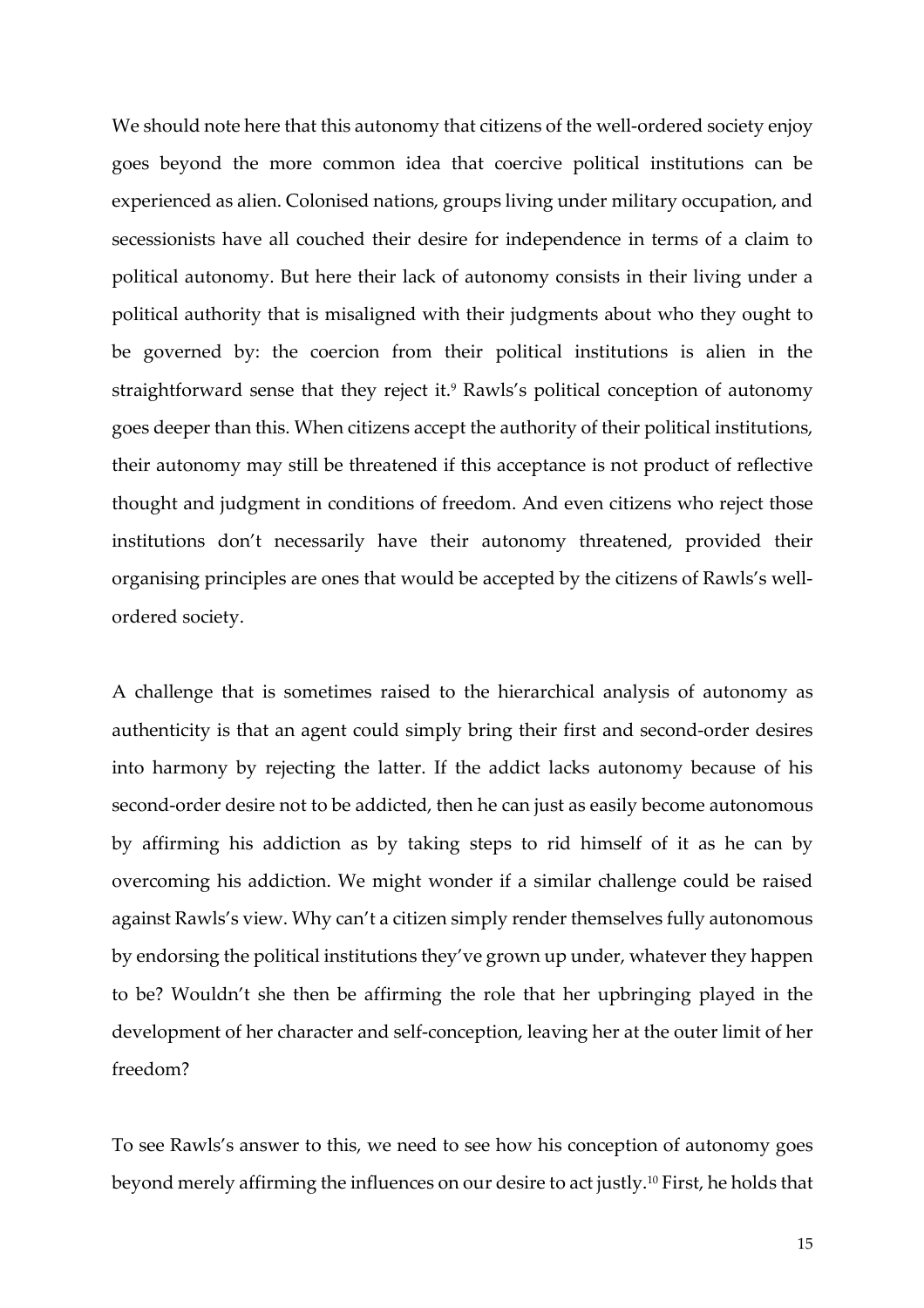to be fully autonomous our principles of political justice must be *liberal*, they must be ones that allow us and others to enjoy the protection of rights and liberties. Rawls defines a liberal conception of justice as one that specifies a set of rights, liberties, and opportunities, gives them a special priority over demands to promote the general good, and assures all citizens adequate all-purpose means to make use of their liberties and opportunities (2005: 6). Second, he holds that to be fully autonomous our principles must be ones that would be chosen in the original position. Drawing on the Kantian interpretation, we can say that the principles that would be chosen in the original position are those we would give ourselves when fairly represented as free and equal persons. Third, our principles must be appropriately public. They must satisfy a full publicity condition, meaning that their justification must be fully available to all citizens (*Ibid.*: 66). And in line with his ideal of public reason, major political decisions in our society must be settled by reasons drawn from a political conception of justice (*Ibid.*: 213). Full autonomy on Rawls's view is therefore a demanding ideal. Though affirming the political institutions that we have grown up and that have influenced our character is necessary for our autonomy, it far from sufficient.

An important question raised by this discussion is what it implies for the autonomy of people here and now who do not (of course) inhabit the heavily idealized world of a society well-ordered by Justice as Fairness. Are we thereby necessarily lacking a degree or component of autonomy? One way of answering 'no' to this question would be to argue that persons who accept and act on the principles of Justice as Fairness even in an unjust and otherwise non-ideal world—are nonetheless autonomous. After all, their political convictions are ones that they *would* affirm in a stable well-ordered society, and that they would affirm them in those circumstances shows that they are not simply the product of ideology or indoctrination. This answer would seem to cohere with Rawls's discussion the Kantian interpretation, where he holds that acting on the principles that would be chosen in the original position is to express our nature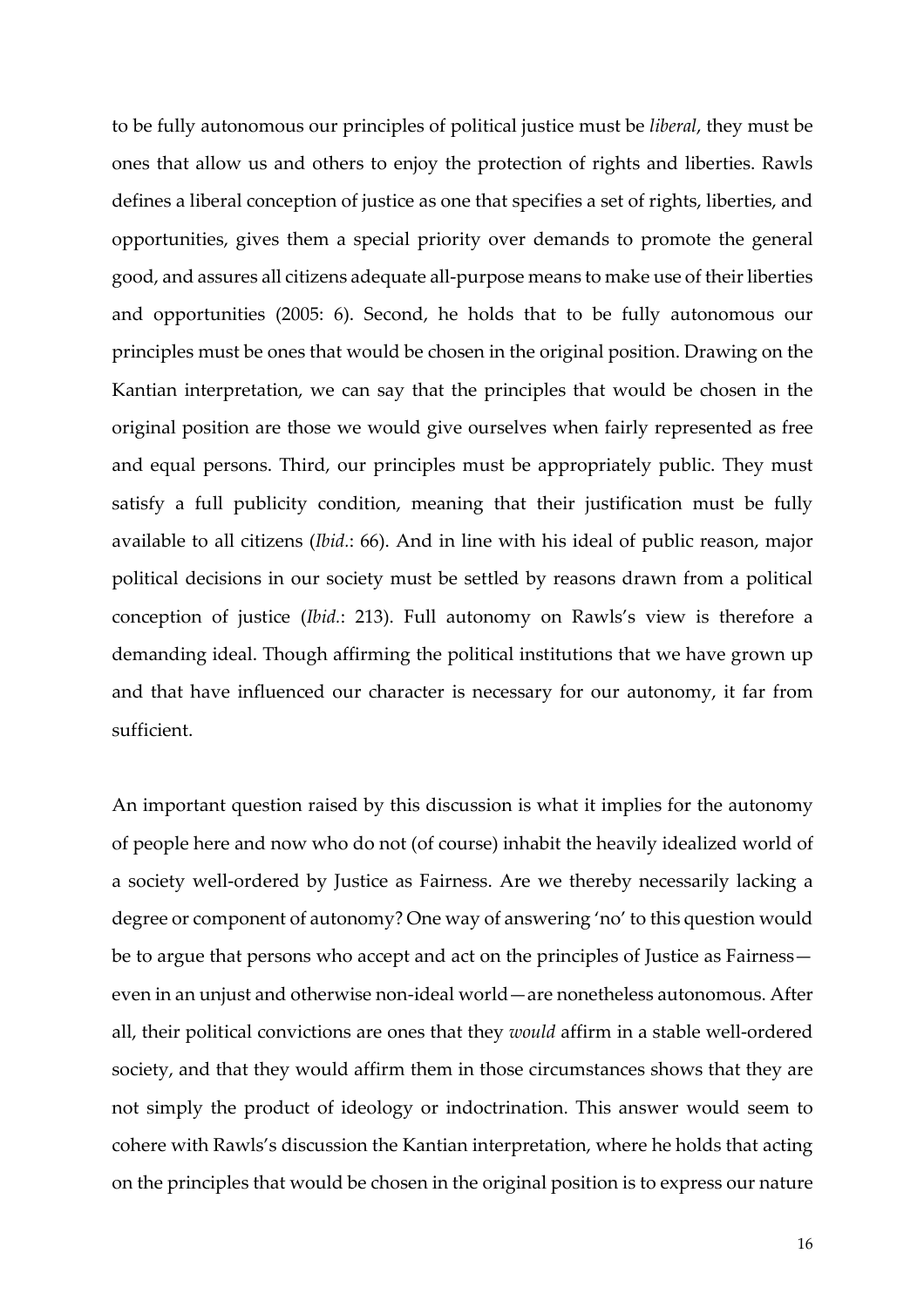as free and equal rational beings, regardless of the conditions in which we find ourselves.11 The case for answering 'no', however, is that we do appear to lack something that citizens of the well-ordered society enjoy. After all, they live in a social and political world that is in accordance with their deepest convictions and are so able to affirm the ways in which they have been shaped by their political institutions. For us this is not possible. But to say that we all lack a component of autonomy in this way need not render the underlying conception of autonomy unrealistic or overly utopian.12 If Rawls's is right that a stable well-ordered liberal society is practically possible, then the social world in which are all fully autonomous is a possible, if very distant, ideal.

Next, let us consider *procedural independence*. Working out what constitutes a failure of procedural independence is a matter of working out which influences on our desires are consistent with our autonomy. If we have some desire only because we have been coerced or manipulated, then our acting on this desire is not autonomous. In his model of the citizens of the well-ordered society coming to accept his principles, Rawls appeals to a version of procedural independence. Stability for the right reasons requires that the desire to act justly comes about freely, rather than as the result of coercion, indoctrination, or manipulation. In specifying what this requires, he holds that the desires that stabilise his principles must come about solely via the educative effective of growing up in a society well-ordered by them (Rawls, 1999: 401). Since the well-ordered society satisfies a full publicity condition, its citizens are aware of the principles of justice, and they know the arguments that speak in favour of them. Rawls thinks that when citizens of such a society go through an upbringing and education in line with these principles, and see their fellow citizens acting in accordance with them, this will lead them endorse their own desire to act justly. Whatever we make of this argument, Rawls is offering an account of how we should distinguish between education and indoctrination in the political domain.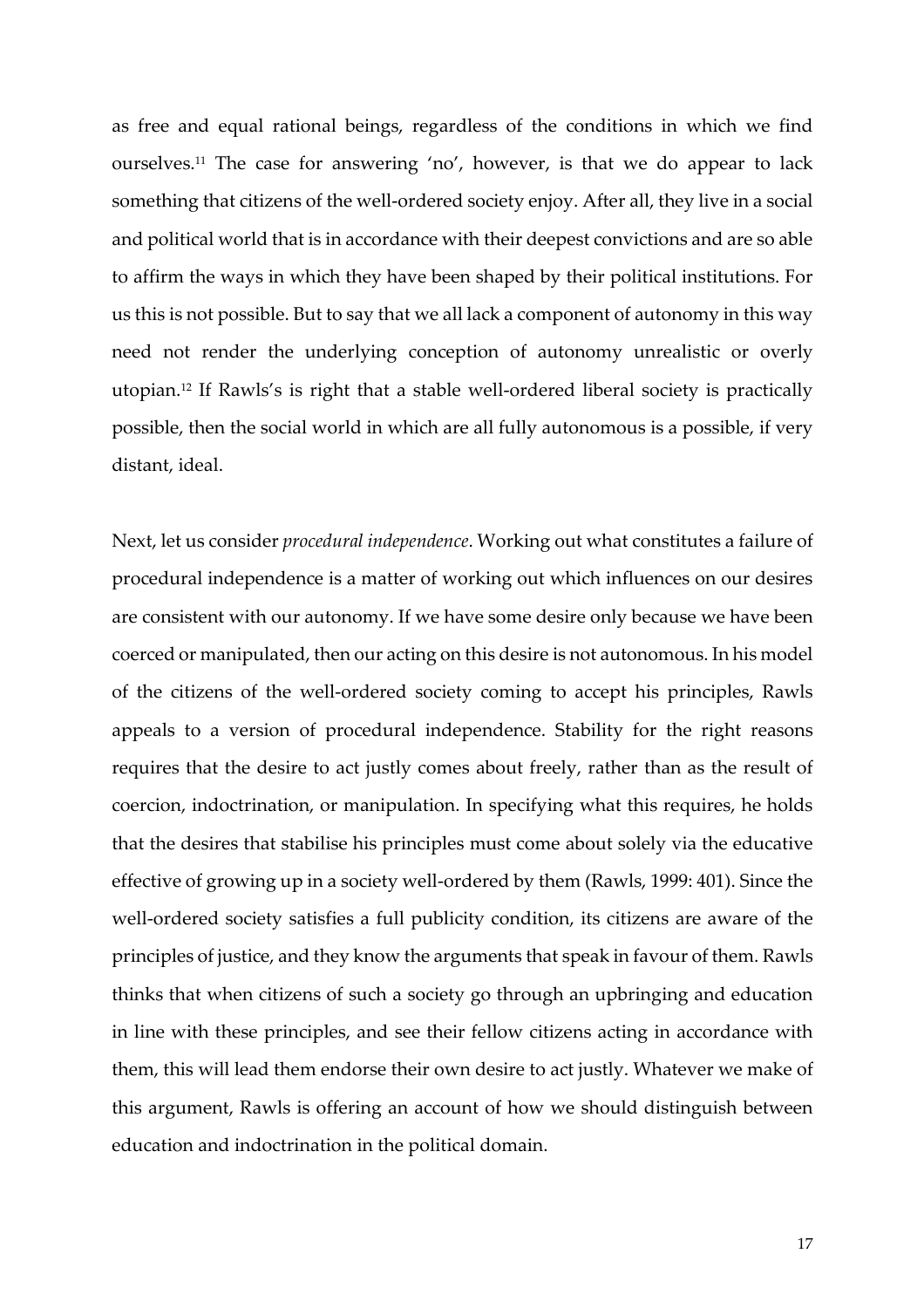Finally, we can consider *moral autonomy*. As we saw above, many have found the Kantian idea that the moral law is self-legislated paradoxical. If morality is objective in its content, and it applies to us simply in virtue of our status as rational agents, then how can it also be dependent on whether we choose to self-legislate it? There have been numerous Kantian attempts to resolve this difficulty, but here I want to suggest that Rawls's conception of autonomy points toward a distinctive kind of resolution.

Recall that the challenge arises when we consider the question: what if I do not give myself the moral law? What if I choose to self-legislate some other law, or indeed no law at all? When confronted with these questions, the Kantian can say either that it doesn't really matter whether we give ourselves the moral law: morality is objective, universal, and holds regardless of our attitude to it. Or, they can say that it *does* matter, and so jettison the objective character of morality. But neither of these options seems palatable. The former leaves us without any remaining sense of the moral law as selflegislated, and the latter leaves us with a wholly subjective conception of morality.

But let us suppose that it is not us asking this question, but a citizen of Rawls's wellordered society. If the stability argument succeeds, these citizens do choose to give themselves the principles of justice. As we have seen, what the stability argument aims to show is that all citizens of the well-ordered society would see themselves as having sufficient reason to affirm the principles of justice operative in their society, and to maintain their sense of justice that is based on these principles. This argument of course depends on various conjectures about the psychological development of citizens, and about the nature of the moral and religious doctrines that are likely persist in in a well-ordered society. But let us assume here that it succeeds. If it does, then there is a straightforward sense in which, for the citizens of the well-ordered society, the principles of political justice are self-legislated. And if we take the normative force of those principles to depend not on whether they are self-legislated by us, but on whether they are self-legislated by the citizens of a well-ordered society,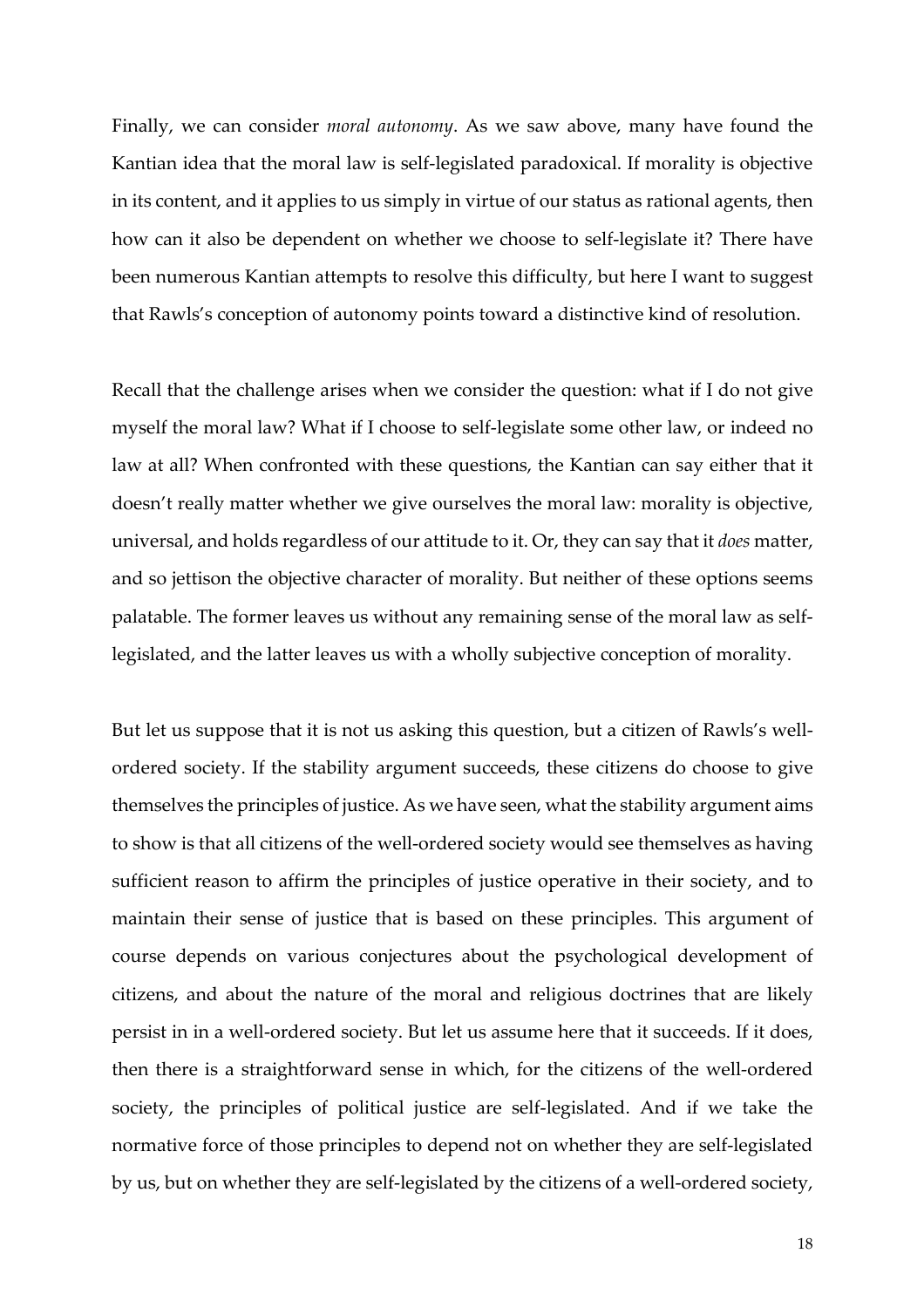then we can render the objectivity of political morality consistent with its selflegislation.<sup>13</sup>

This might seem quite insufficient, however. Once again, we are not citizens of a wellordered society, so it seems the principles of justice are not self-legislated for us at all. If moral autonomy requires us to live under principles that we give ourselves, then it appears we still lack it. But I think here again autonomy is best thought of as a (distant) ideal. If a well-ordered society is one in which every citizen can enjoy the autonomy that stems from living under principles of justice that are self-legislated, then this is part of what makes it an attractive ideal at which to aim. The fact that we do not enjoy that kind of autonomy in the world as it is does not speak against its value, or against the value of Rawls's principles that comes from their being uniquely able to realize it.

# **§5. Objections**

We have now seen how a conception of autonomy might continue to pay a major role in the argument of Rawls's political liberalism, and how this conception speaks to the various aspects of self-government that arise in broader discussions of autonomy. However, as we saw above, many readers of *Political Liberalism* have been sceptical that there is any place for autonomy in the argument for political liberalism. There are two ways in which this sceptical thought might be made out, and I will now discuss each of them in turn.

To begin with the first, the central aim of political liberalism to be compatible with the range of views that the reasonable citizens of a liberal society can be expected to hold. Rawls therefore puts his view forward as a 'freestanding' conception, one that does not depend on any doctrine that might be controversial among reasonable citizens (2005: 10). But conceptions of autonomy appear to be precisely the kind of thing that Rawls thought would be controversial among reasonable citizens. Given that reasonable citizens hold a variety of moral and religious doctrines, some of which may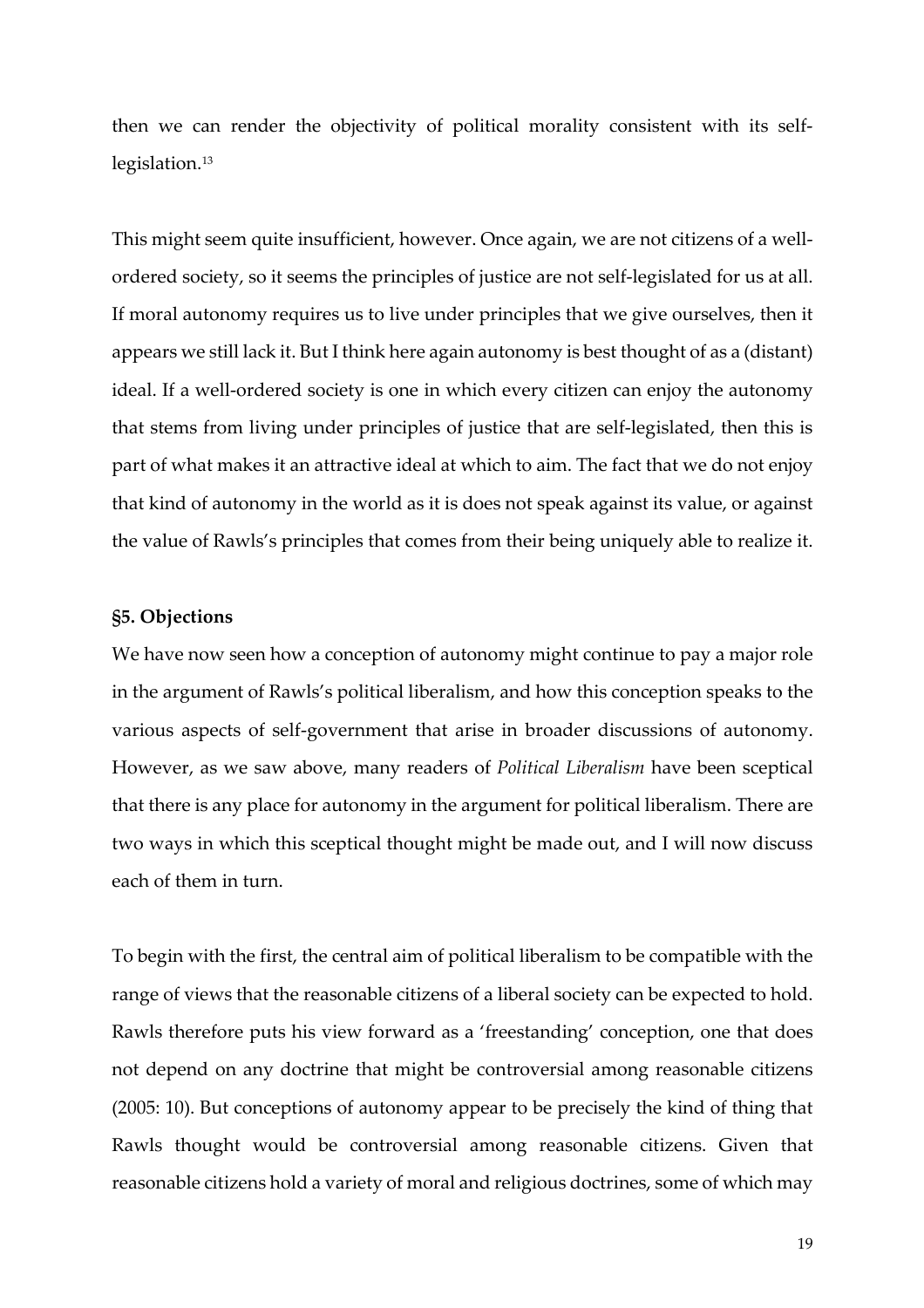reject the value of autonomy entirely, how could political liberalism depend for its justification on a conception of autonomy (Quong, 2013: 270–271)? That would seem to leave the view inconsistent with its starting motivations.

This is an objection that shares a common structure with many of the central criticisms of political liberalism. Since the theory was first developed, critics have been pointing out that reasonable citizens are likely to have disagreements that are more extensive than Rawls supposed, and that this causes serious problems for the view.14 In response, the first point to note is that in political liberalism 'reasonable citizen' is a term of art that picks out an idealized consistency. Different defenders of political liberalism have taken it to refer to different idealized consistencies. My preferred reading, which I think fits best with Rawls's text, is that reasonable citizens are those who have grown up in a well-ordered liberal society (Quong, 2011: chapter 5; Weithman, 2011). As has been pointed out elsewhere, this reading makes the political liberal search for stability and the aim of finding principles acceptable to reasonable citizens one and the same thing (Mulhall and Swift, 1992: 186). If we take this reading, then the objection that autonomy cannot play a role in the justificatory apparatus of the theory because reasonable citizens would reject seems to be putting the cart before the horse. The appeal to autonomy is not something that must satisfy some prior requirement of acceptability to reasonable citizens, it is what explains the force of that requirement in the first place.

This reply might be thought to not go far enough. What if the citizens of the wellordered society would not accept the conception of autonomy set out above? Political liberalism might be thought to be incoherent or self-defeating if it requires acceptability to citizens who reject its foundational arguments. The right response to this worry is to think about what citizens of the well-ordered society could come to accept. Here what is important to note is that the conception of autonomy set out in the previous section is a distinctly political value. It speaks only to the question of how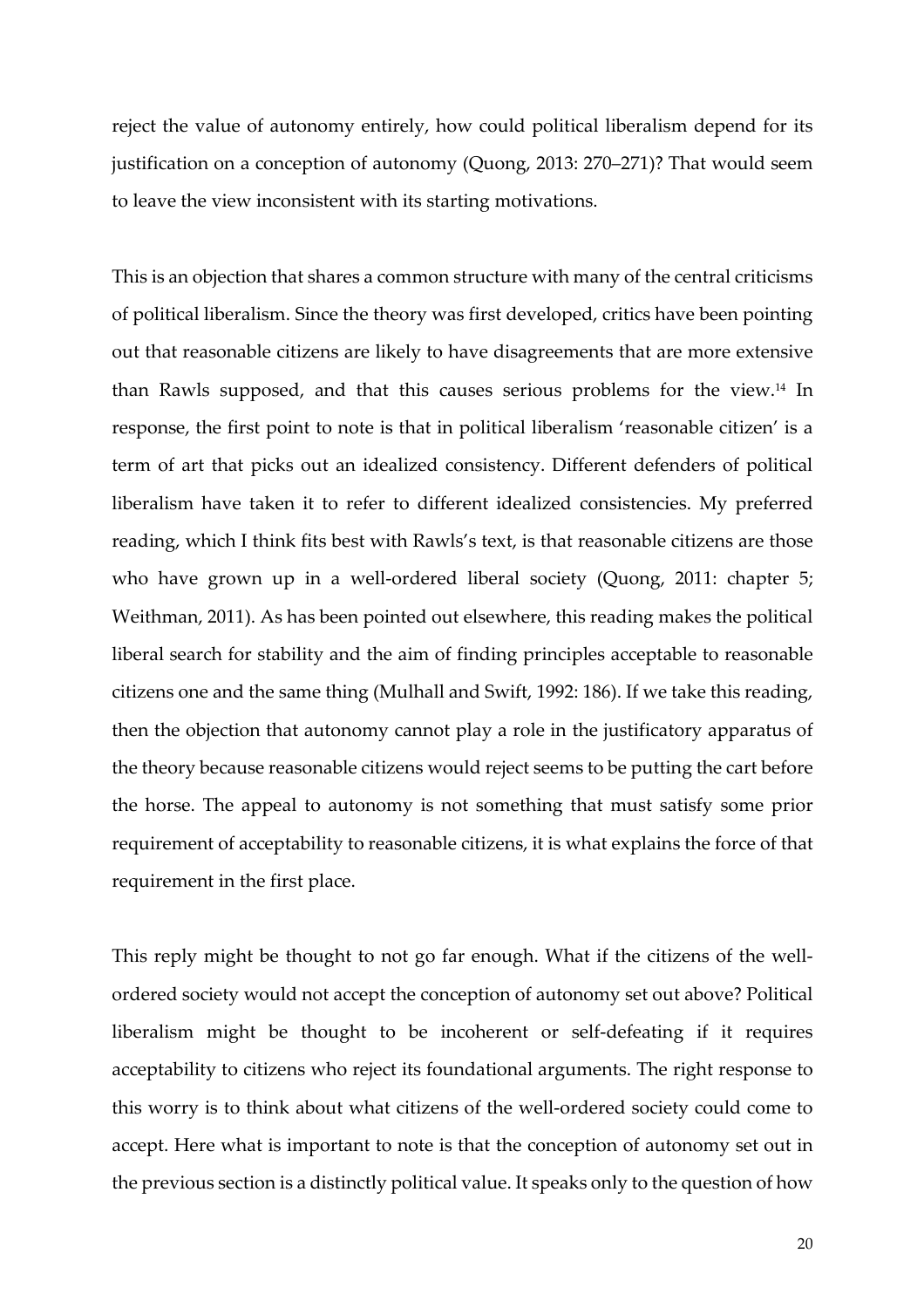the acceptance of political authority and principles of political justice can be autonomous, without making any claims about other domains of conduct. In principle, then, it is compatible with a range of different comprehensive world views that the citizens of a well-ordered society might hold. Some may still think it is too optimistic to suppose that this conception of autonomy could be the object of stable agreement among reasonable citizens. But to these critics it must be pointed out that Rawls's more general views about what reasonable citizens could accept are already highly ambitious. They include, among other things, the acceptance of policies such as the public financing of elections and 'society as an employer of last resort' (Rawls, 2005: lvi–lvii). Surely even if agreement on a political conception of full autonomy seems ambitious, it is not considerably more so than agreement on these policies.<sup>15</sup>

A second objection to the role of autonomy in political liberalism protests that citizens of Rawls's well-ordered society would not be autonomous anyway. Rawls admits that there is likely to be reasonable disagreement about justice in any well-ordered society, such that the best we can expect is agreement on a family of liberal conceptions (*Ibid.*: 163). Given this admission, the model of the well-ordered society becomes one in which citizens accept different conceptions of justice from within this family of liberal views, each for different reasons. This means that it is not exactly true that each citizen accepts the conception of justice that was operative during her upbringing. She may endorse one member of the family of liberal conceptions of justice, having been raised in a society that implements another. How could such a citizen be autonomous in the sense of wholeheartedly accepting the social and political forces that have acted on her through her education and upbringing?

This challenge can be answered by considering more fully what those who endorse one of the family of liberal conceptions accept. In addition to accepting a conception of justice that prioritises a set of basic rights and liberties over the general good and guarantees adequate all-purpose means for citizens to make use of their rights,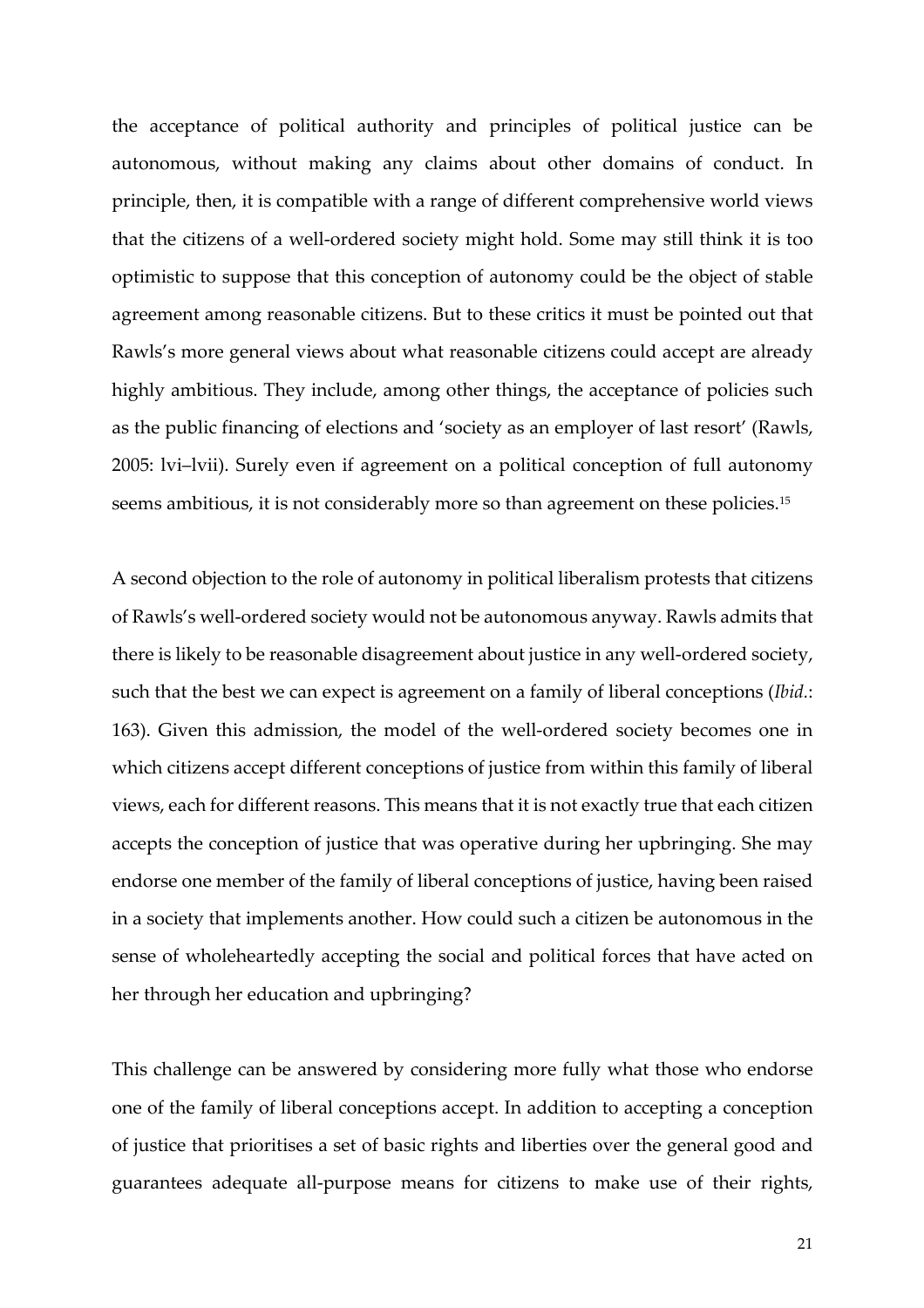liberties and opportunities, Rawls also supposes that citizens accept a particular view about how their disagreements about justice ought to be settled. Reasonable citizens accept that when they cannot reach a consensus about issues that are disputed by the different liberal conceptions, they should settle the matter by appeal to majority rule (*Ibid.*: 393). Given this, a citizen who rejects the conception of justice that is operative in her society in favour of another member of the family of liberal conceptions is not alienated from her social and political institutions in a way that impacts her autonomy. After all, she accepts that this disagreement about justice has been dealt with in the right way, and so she endorses the decision-making procedure that led to her society being governed in the way that it is.

# **§6. Conclusion**

Many readers of Rawls's work hold that while he was committed to a Kantian conception of autonomy in *Theory*, by the time of *Political Liberalism* he had left behind his autonomy-based commitments. The goal uncovering principles that could be the object of a consensus among reasonable citizens is thought to force him to jettison autonomy from the justificatory apparatus of the view.

I have argued here in favour of a different picture. Rawls's conception of autonomy presents an ideal in which all citizens freely and reflectively endorse the social and political institutions they have grown up under. A great strength of this conception is that it acknowledges the threat to our autonomy that stems from the ways in which we are deeply shaped by the environment in which our upbringing takes place. Rawls's view acknowledges this threat and aims to show that it is nonetheless possible for our acceptance of political authority to be fully autonomous. It is this aim that explains his commitment to stability, and thus his development of a distinctly political liberalism.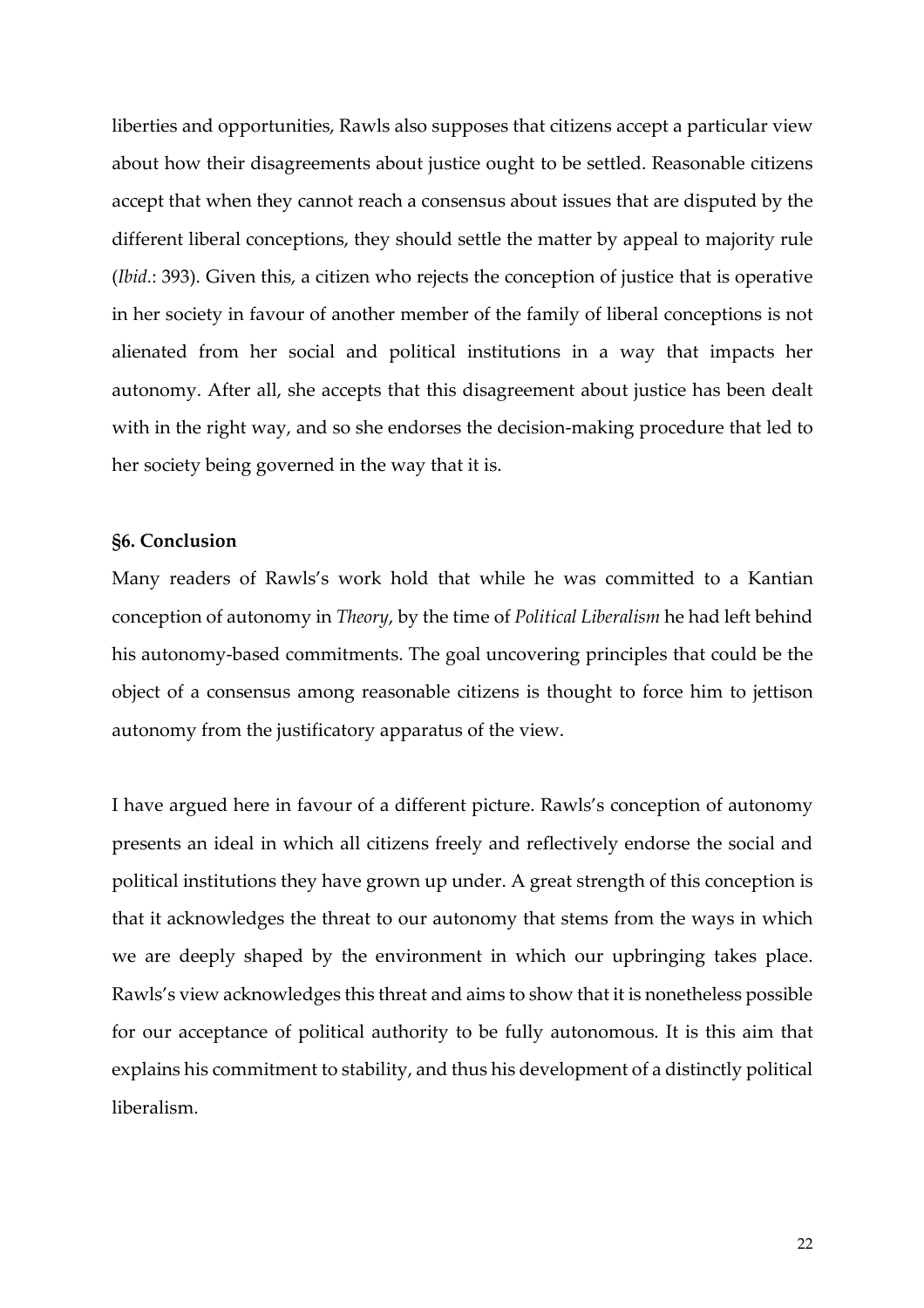# **Bibliography**

Billingham, P. & Taylor, A. "A Framework for Analyzing Public Reason Theories," *European Journal of Political Theory*, Forthcoming.

Caney, S. "Liberal Legitimacy, Reasonable Disagreement and Justice," *Critical Review of International Social and Political Philosophy* 1 (1998): 19–36.

Clayton, M. *Justice and Legitimacy in Upbringing* (Oxford: Oxford University Press, 2006).

Cohen, J. "Reflections on Rousseau: Autonomy and Democracy," *Philosophy & Public Affairs* 15 (1986): 275–297.

Darwall, S. "A Defense of the Kantian Interpretation," *Ethics* 86 (1976): 164–170.

Dreben, B. "On Rawls and Political Liberalism," in Freeman, S. (ed.), *The Cambridge Companion to Rawls* (New York, NY: Cambridge University Press, 2003).

Dworkin, G. *The Theory and Practice of Autonomy* (Cambridge: Cambridge University Press, 1988).

———"Acting Freely," *Nous* 9 (1970): 367–383.

Enoch, D. "Hypothetical Consent and the Value(s) of Autonomy," *Ethics* 128 (2017): 6–36.

Frankfurt, H. "Freedom of the Will and the Conception of a Person," Journal of Philosophy 68 (1971): 5–20.

Freeman, S. "Congruence and the Good of Justice," in Freeman, S. (ed.), *The Cambridge Companion to Rawls* (New York, NY: Cambridge University Press, 2003).

Kleingeld, P. & Willaschek, M. "Autonomy Without Paradox: Kant, Self-Legislation and the Moral Law," *Philosophers' Imprint* 19 (2019): 1–18.

Krasnoff, L. "Consensus, Stability, and Normativity in Rawls's *Political Liberalism*," *Journal of Philosophy* 95 (1998): 269–292.

Mulhall, S. & Swift, A. *Liberals and Communitarians* (Oxford: Blackwell, 1992).

Quong, J. "On the Idea of Public Reason," in Mandle, J. & Reidy, D.A. (eds.), *A Companion to Rawls* (Oxford: Wiley Blackwell, 2013).

———*Liberalism Without Perfection* (New York, NY: Oxford University Press, 2011).

Rawls, J. *Political Liberalism: Expanded Edition* (New York, NY: Columbia University Press, 2005)

——— *Justice as Fairness: A Restatement* (Cambridge, MA: The Belknap Press of Harvard University Press, 2001).

———*A Theory of Justice: Revised Edition* (Cambridge, MA: The Belknap Press of Harvard University Press, 1999).

Raz, J. *The Morality of Freedom* (New York, NY: Oxford University Press, 1986).